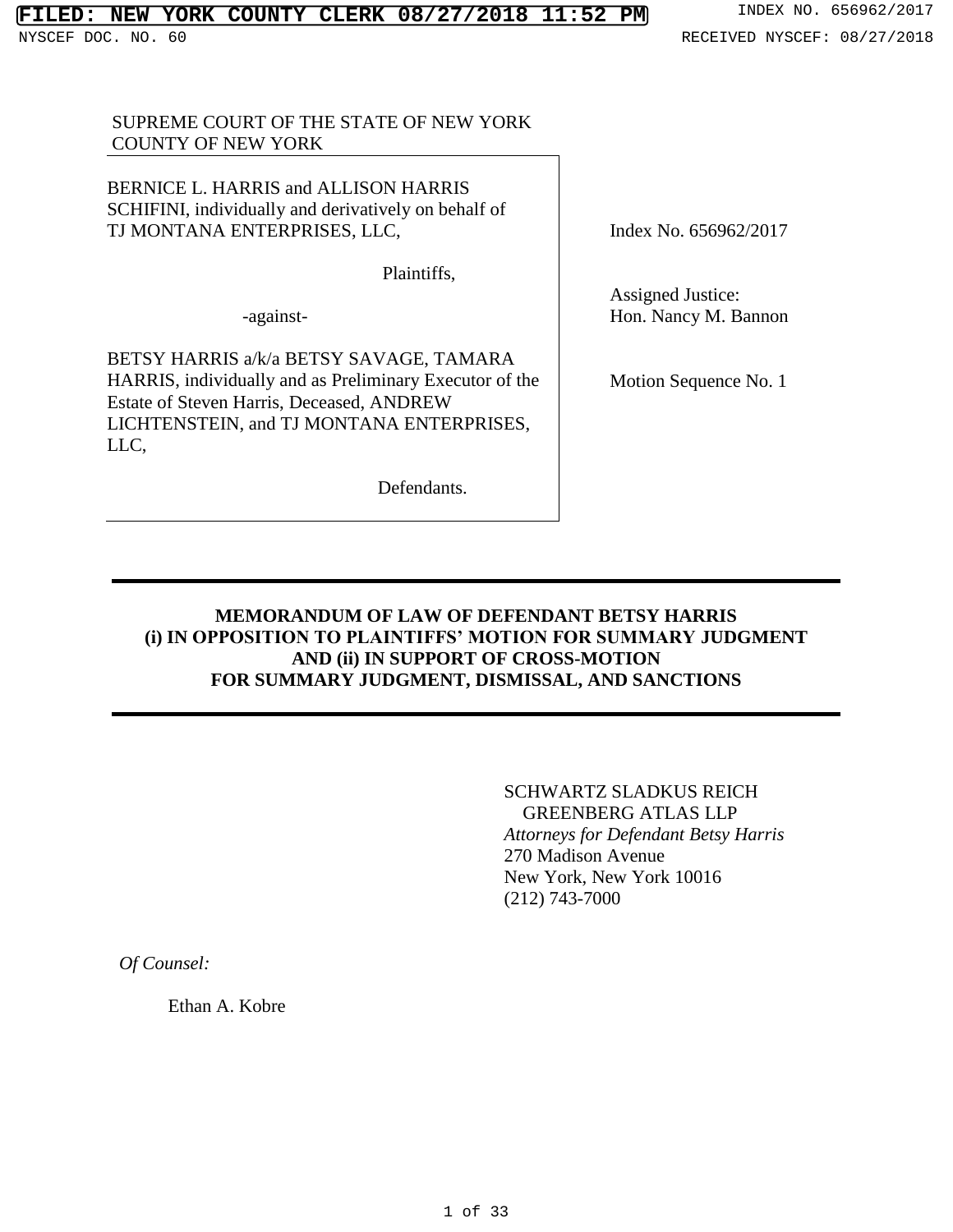# **Table of Contents**

# **Page**

| PLAINTIFFS ADDUCE ABSOLUTELY NO ADMISSIBLE EVIDENCE IN<br>SUPPORT THEIR MOTION FOR PARTIAL SUMMARY JUDGMENT  4                                             |
|------------------------------------------------------------------------------------------------------------------------------------------------------------|
| A. The Fictitious Allegations Of Plaintiffs' Attorney—Made Without                                                                                         |
| Even Plaintiffs Submit Several Versions Of The Suspect Agreement,<br>B                                                                                     |
| 1. Mr. Epstein Cannot Authenticate His Version                                                                                                             |
| Mr. Lichtenstein Cannot Authenticate His Version<br>2.                                                                                                     |
|                                                                                                                                                            |
| PLAINTIFFS' MOTION FOR PARTIAL<br>SUMMARY JUDGMENT MUST BE DENIED ON THE MERITS  11                                                                        |
| Even The Confounding And Incomprehensible Suspect Agreement Does Not<br>А.<br>Clearly And Unambiguously Convey Steven's Membership Interest To Bernice  11 |
| Steven Lawfully Revoked And Renounced His Decades-Old Distribution Plan  12<br><b>B.</b>                                                                   |
| C. The Suspect Agreement Did Not And Cannot Bar Steven's Assignment,                                                                                       |
| Plaintiffs Cannot Possibly Obtain Summary Judgment Because They Have Not<br>D<br>Even Asserted A Claim Concerning Steven's Valid and Binding Assignment 20 |
|                                                                                                                                                            |
| IF SUMMARY JUDGMENT IS GRANTED AT ALL,                                                                                                                     |

i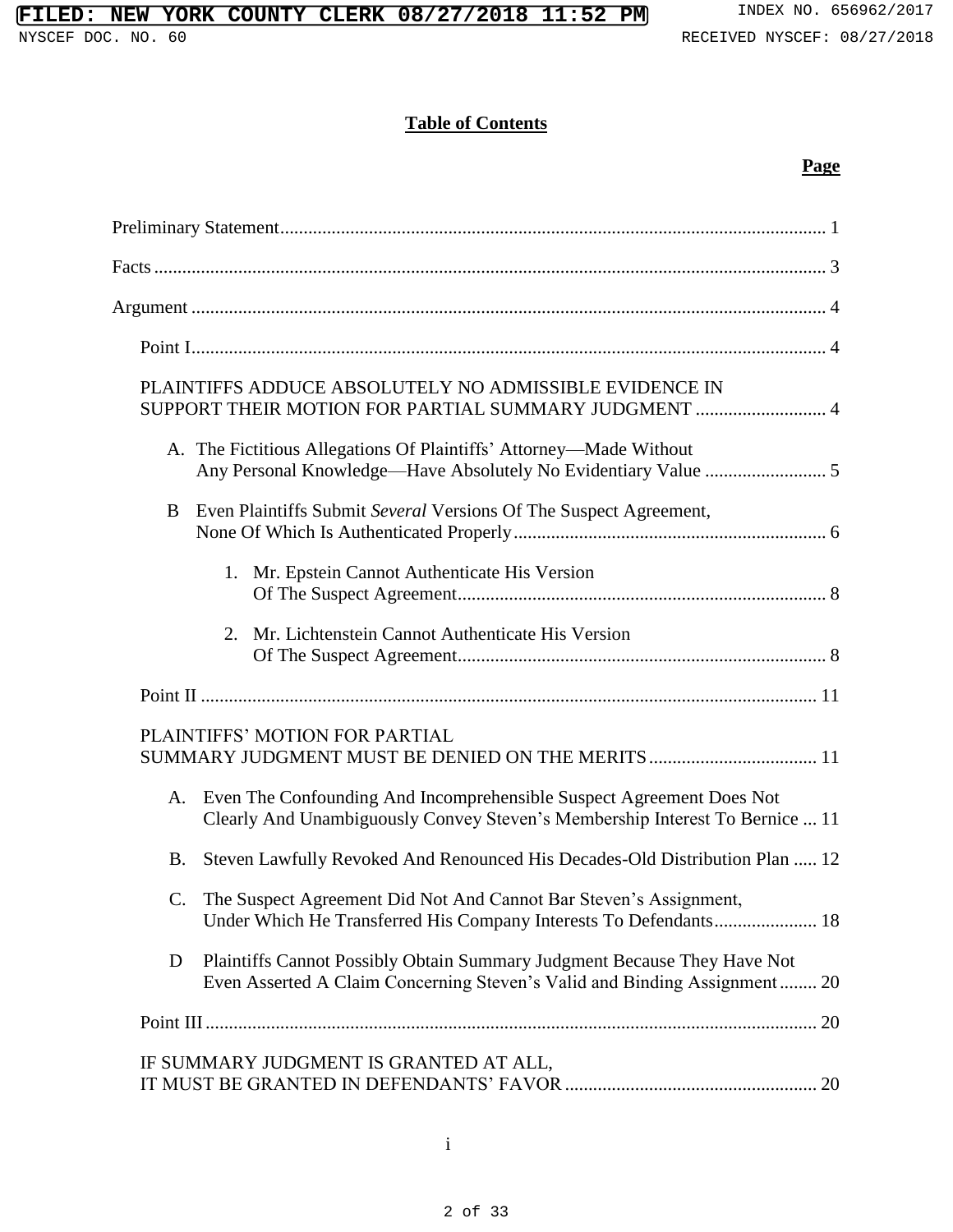| TO THE EXTENT ASSERTED BY ALLISON,<br>PLAINTIFFS' DECLARATORY JUDGMENT CLAIM MUST BE DISMISSED  21 |        |
|----------------------------------------------------------------------------------------------------|--------|
|                                                                                                    |        |
| PLAINTIFFS' SECOND, THIRD, FOURTH, AND FIFTH CLAIMS COMMINGLE                                      |        |
|                                                                                                    | $2\pi$ |
| PLAINTIFFS' COUNSEL, JULES A. EPSTEIN, ESQ.,                                                       |        |
|                                                                                                    | 26     |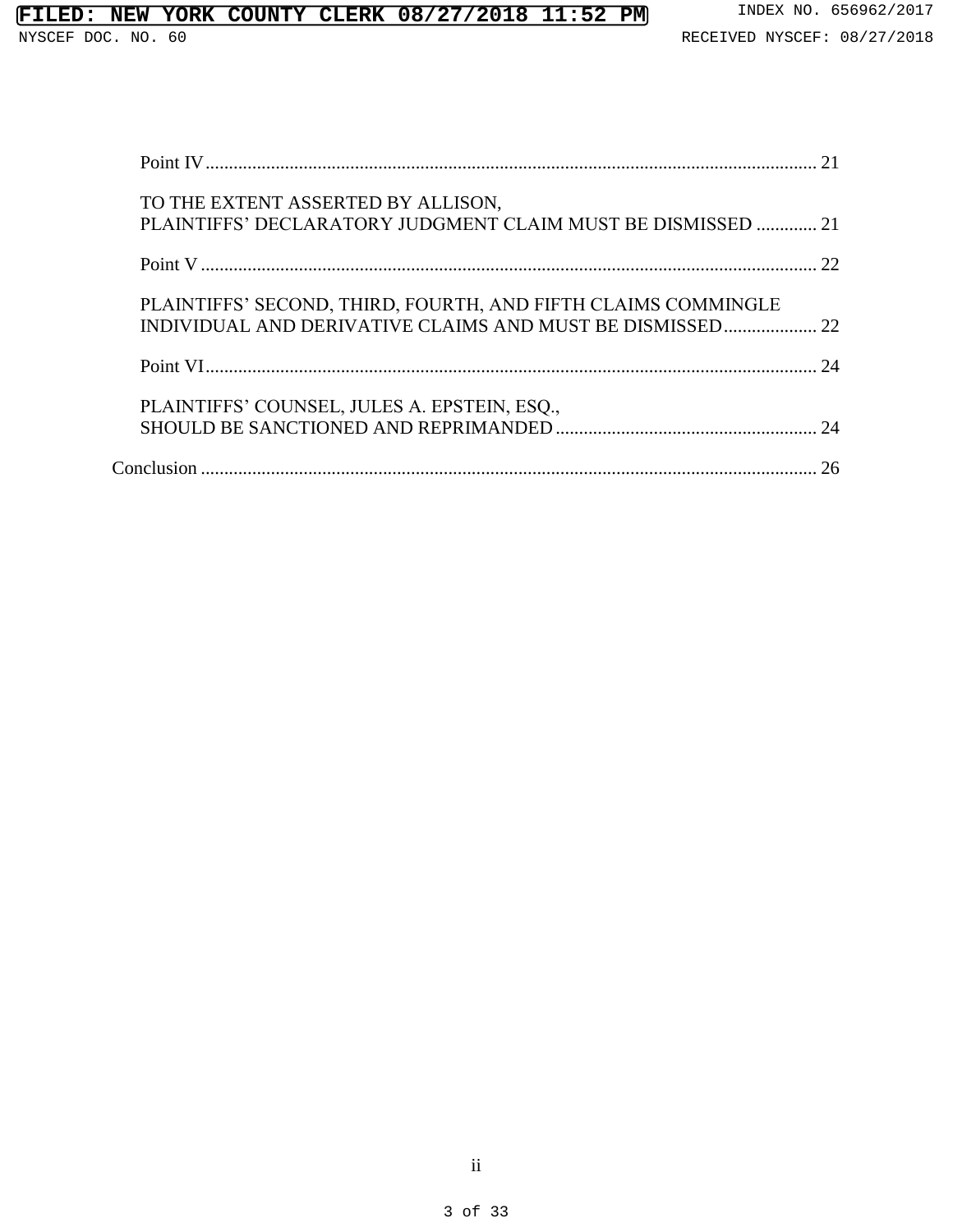# **Table of Authorities**

| <b>Cases</b>                                                        | Page(s) |
|---------------------------------------------------------------------|---------|
| Aaron v Aaron,                                                      |         |
| Abrams v Donati,                                                    |         |
| Acevedo v Audubon Mgmt., Inc.,                                      |         |
| Achaian, Inc. v Leemon Family LLC,                                  |         |
| Am. Ins. Ass'n $v$ Chu,                                             |         |
| Assaf v Ropog Cab Corp.,                                            |         |
| Baliotti v Walkes,                                                  |         |
| Banana Kelly Cmty. Improvement Ass'n, Inc. v Schur Mgmt. Co., Ltd., |         |
| Bhardwaj v Bhardwaj,                                                |         |
| Caraballo v Denville Line Painting, Inc.,                           |         |
| Dempsey v Intercontinental Hotel Corp.,                             |         |
| Elson v Defren,                                                     |         |
| FTBK Inv'r II LLC v Genesis Holding LLC,                            |         |
| Greenberg v Falco Constr. Corp.,                                    |         |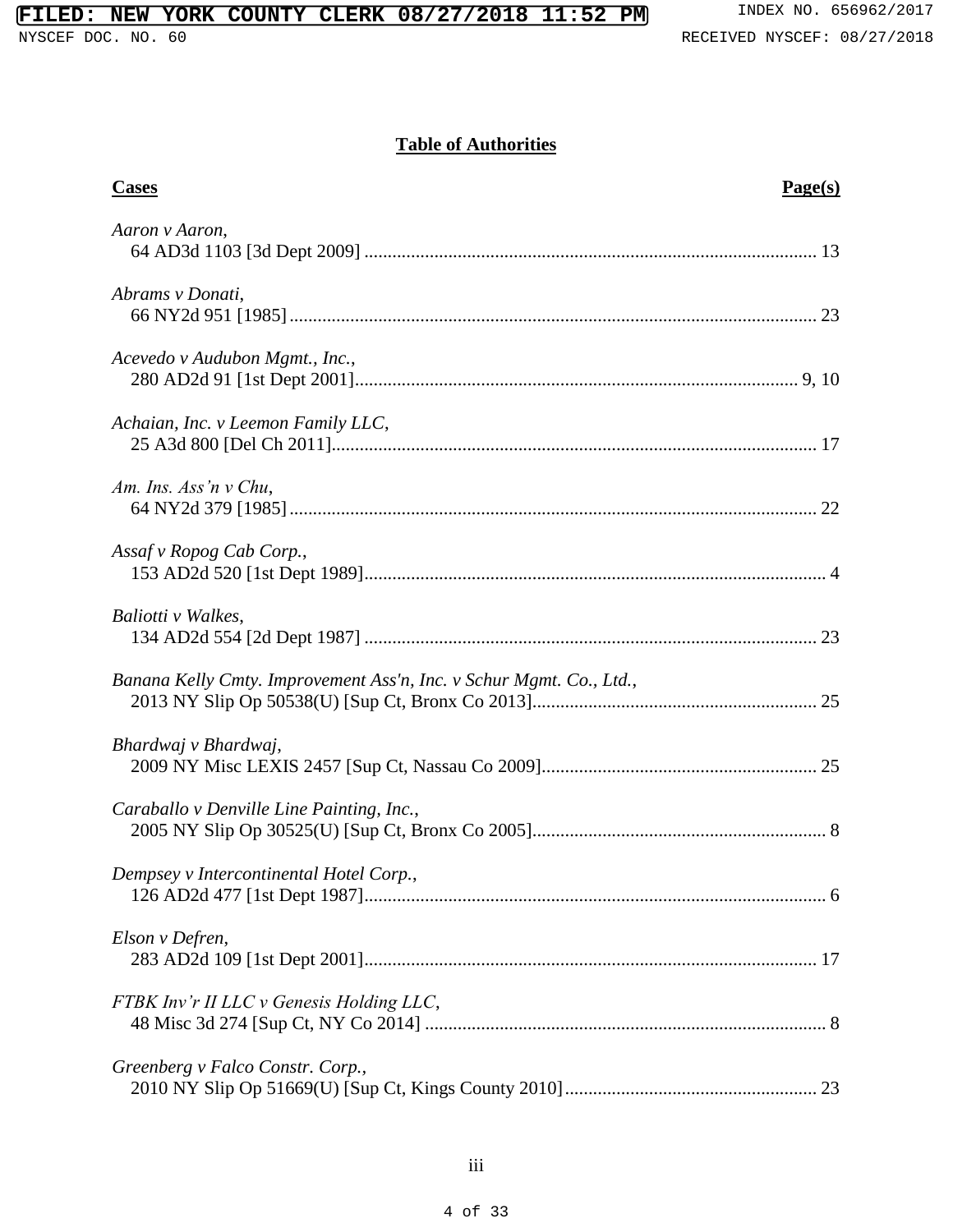| Goodman v Reisch,                                                            |
|------------------------------------------------------------------------------|
| Guild of Admin. Officers of Suffolk County Community Coll. v Suffolk County, |
| Henderson v City of New York,                                                |
| Iacone v Passanisi,                                                          |
| In re Attanasio,                                                             |
| In re Calderwood v ACE Group Intl. LLC,                                      |
| In re Christman,                                                             |
| In re Cleary,                                                                |
| In re Hillowitz,                                                             |
| In re Liquidation of Ideal Mut. Ins. Co.,                                    |
| In re Liquidation of Midland Ins. Co.,                                       |
| In re Steinhilber,                                                           |
| In re Terzian,                                                               |
| Legion Ins. Co. v Ne. Plate Glass Corp.,                                     |
| Long Is. Light. Co. v Allianz Underwriters Ins. Co.,                         |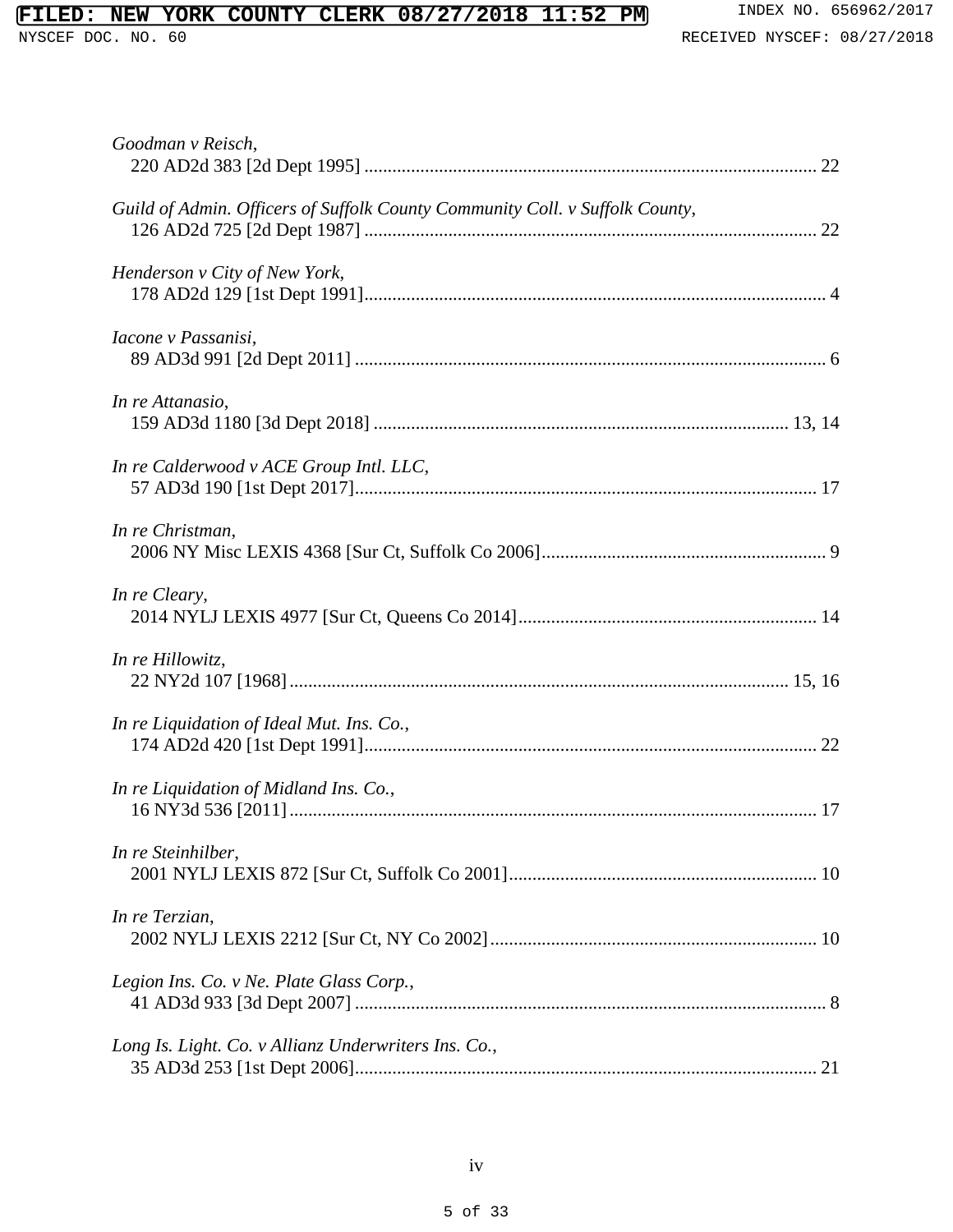| MZ Dental, P.C. v Progressive Ne. Ins. Co.,                      |
|------------------------------------------------------------------|
| Margolin v Margolin Lowenstein & Co., LLP,                       |
| Matter of Am. Comm. for the Weizmann Inst. of Sci. v Dunn,       |
| New Greenwich Litig. Tr., LLC v Citco Fund Servs. (Europe) B.V., |
| Noe v Friedberg,                                                 |
| O'Keefe v Honda Motor Co.,                                       |
| Palm v Tuckahoe Union Free School Dist.,                         |
| Phillips v Joseph Kantor & Co.,                                  |
| QBE Ams., Inc. v ACE Am. Ins. Co.,                               |
| QVT Fund LP v Eurohypo Capital Funding LLC I,                    |
| S.J. Capelin Associates, Inc. v Glove Mfg. Corp.,                |
| Schloss v Koslow,                                                |
| Security Pac. Natl. Bank v Evans,                                |
| Sirico v F.G.G. Prods., Inc.,                                    |
| Transportation Ins. Co. v Main St. Am. Assur. Co.,               |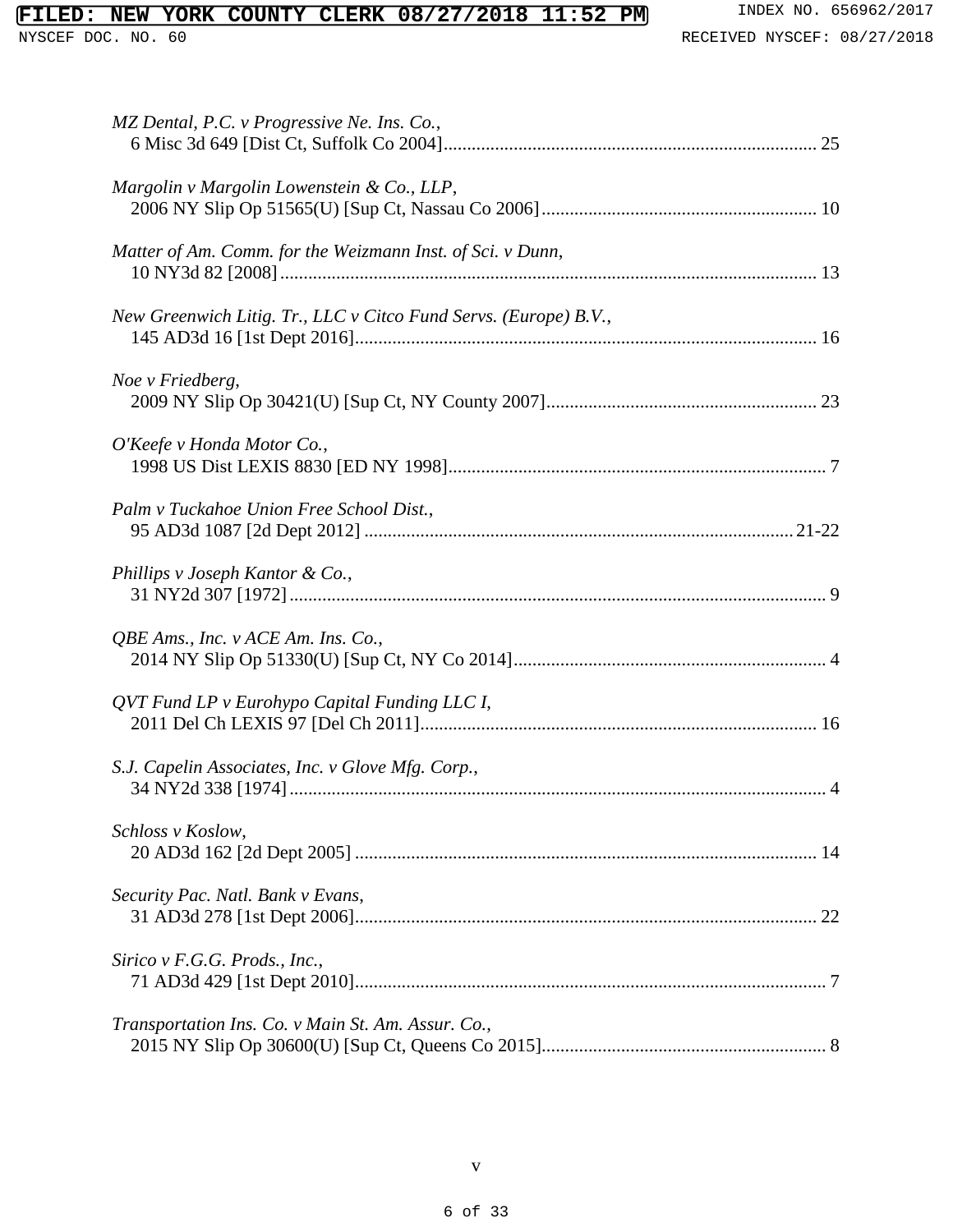| Two Guys from Harrison-N.Y., Inc. v S.F.R. Realty Assocs., |
|------------------------------------------------------------|
| Vincent v Rix,                                             |
| W.W.W. Pharm. Co. v Gillette Co.,                          |
| Wallace v Perret,                                          |
| Yudell v Gilbert,                                          |
| <b>Statutes</b>                                            |
| Civil Practice Law and Rules                               |
|                                                            |
| New York Codes Rules and Regulations                       |
|                                                            |
| <b>Other Authorities</b>                                   |
|                                                            |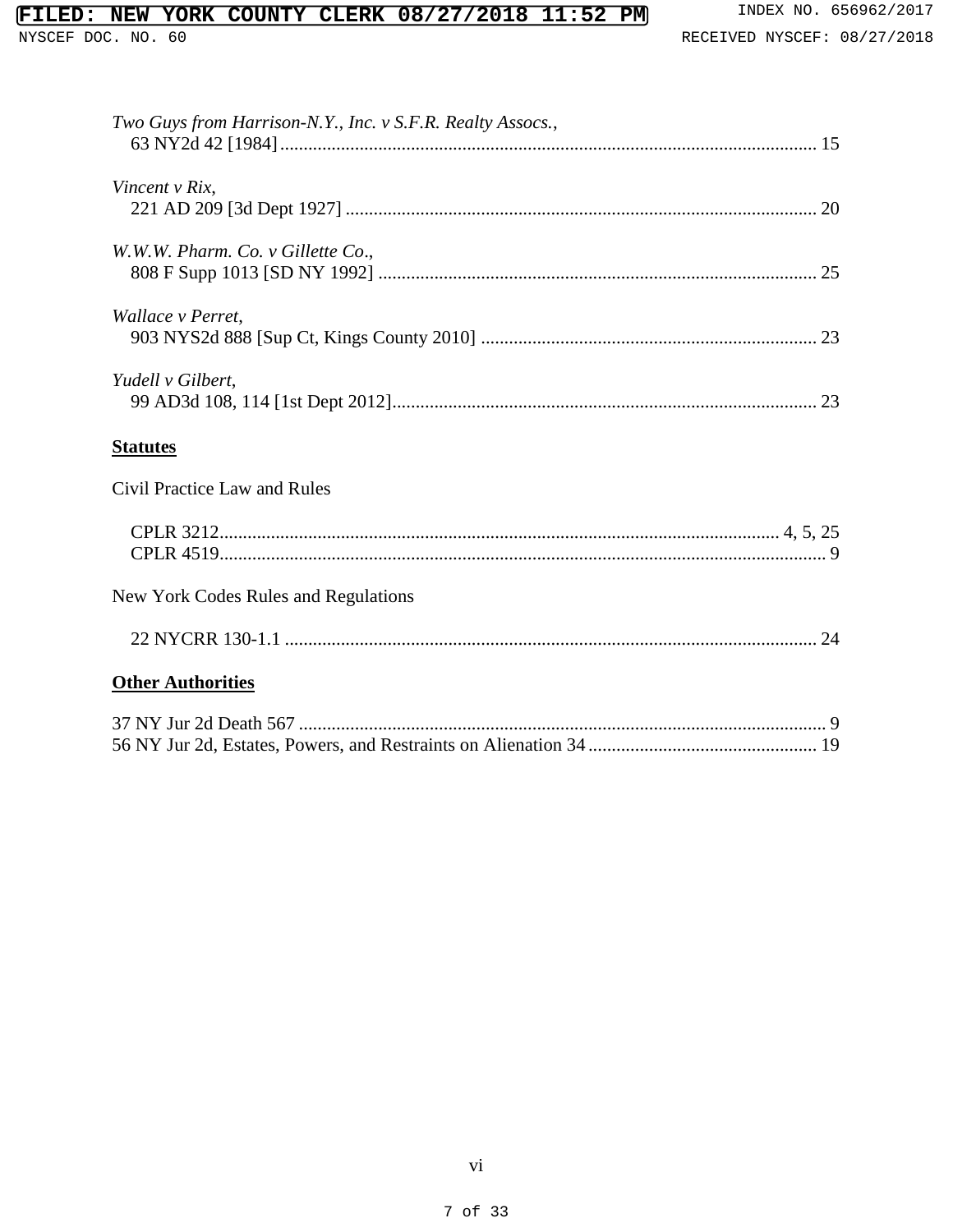Defendant Betsy Harris respectfully submits this memorandum of law: (i) in opposition to Plaintiffs<sup>1</sup> pre-discovery motion for partial summary judgment; and (ii) in support of her cross-motion for (a) partial summary judgment on Defendants' first counterclaim, (b) dismissal of Plaintiffs' complaint, and (c) sanctions against Plaintiffs' counsel, Jules A. Epstein, Esq.

#### **Preliminary Statement**

Plaintiffs' motion is best summed-up as follows: a *pre-discovery* summary judgment motion by *plaintiffs*, on a claim not even pleaded in their complaint, predicated upon a highlysuspicious document comprised of countless confounding terms, which is thoroughly illegible, unauthenticated, does not even provide what Plaintiffs seek in the first place, and which has been revoked and superseded by two recent, clear, and unambiguous controlling documents. Plaintiffs' motion is frivolous to its core.

Unable to lay any substantive claim to summary judgment—and incapable even of moving for such extraordinary relief in a procedurally proper manner—Plaintiffs revert to their modus operandi of ad hominem attacks and name-calling. So Steven's valid and binding Assignment and Will become a "Suspect Assignment" and a "Suspect Will," and his loving partner of over 45 years (who he chose *over* the (ex-)wife, Bernice) becomes the "Mistress" (Pl. Memo. at 8). Such sewer tactics are unbecoming of Plaintiffs and their attorney, Jules A. Epstein, Esq., and they speak volumes about the substantive (in)adequacy of their motion.

Plaintiffs' counsel also purports to invent an entirely new set of facts in his memorandum. Plaintiffs' counsel fabricates his own allegations concerning Steven's intentions, Steven's conversations with Tamara, and Steven's relationship with Betsy—*none* of which is within Plaintiffs' counsel's personal knowledge yet *all* of which he submits to the Court as

<sup>&</sup>lt;sup>1</sup> Unless otherwise defined herein, capitalized terms have the meaning ascribed to them in the accompanying Affidavit of Betsy Harris, sworn to August 24, 2018.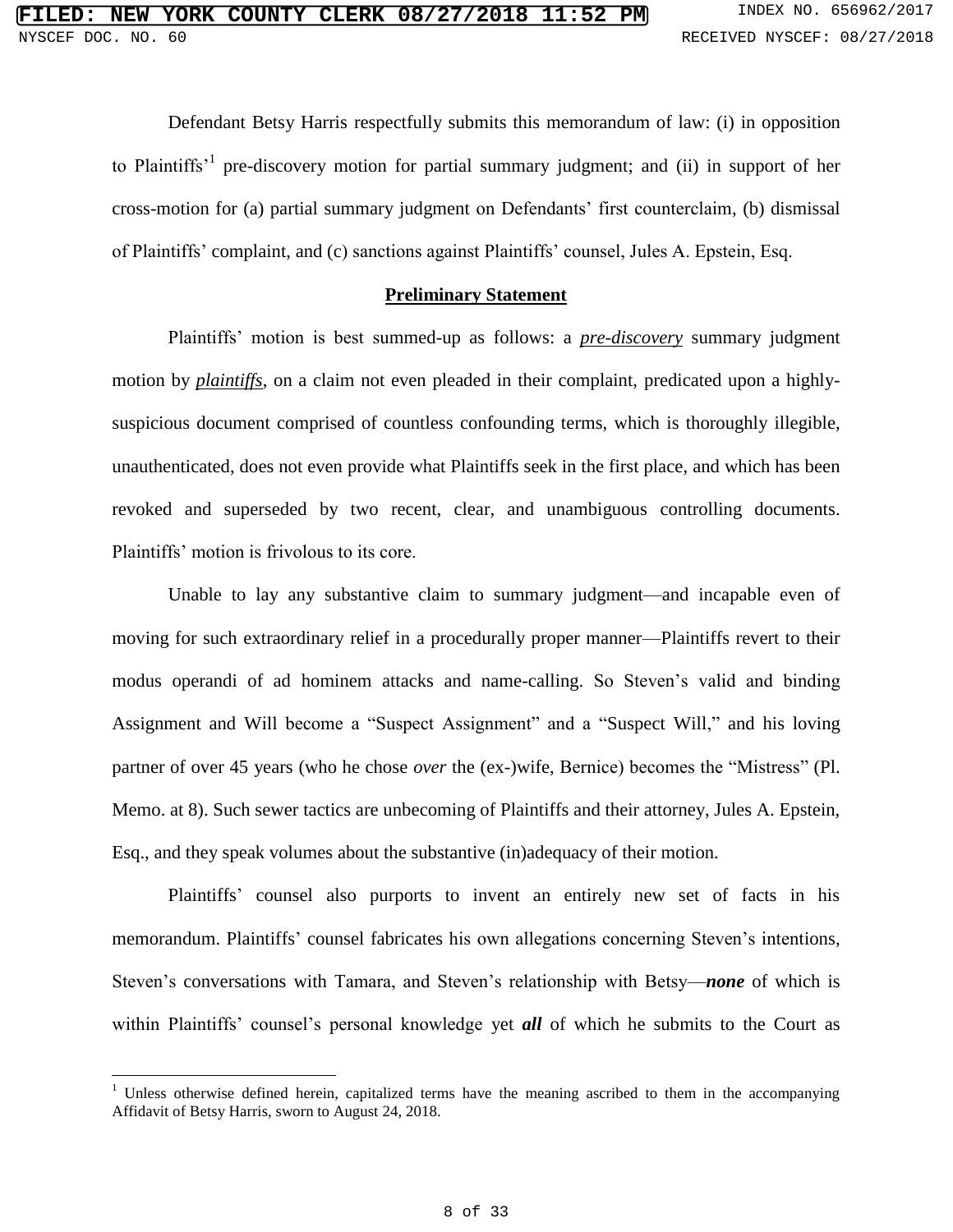"undisputed" (Pl. Memo. at 4). *Plaintiffs' counsel, Jules A. Epstein, Esq., even goes so far as to actually rewrite the Suspect Agreement and then pass off his alterations to the Court as a direct quote*. That's not just chutzpah; that's sanction-worthy.

But the Court need not pay heed to Plaintiffs' personal attacks or delve into the phony "facts" fabricated by their counsel. It is enough to deny Plaintiffs' motion because it is procedurally defective and substantively meritless.

Plaintiffs' motion is procedurally (and hopelessly) defective. Not only is Plaintiffs' motion grossly premature (pre-discovery summary judgment), it fails even to authenticate the Suspect Agreement it purports to rely on, precluding summary judgment as a matter of law. Worse yet, the Suspect Agreement upon which Plaintiffs' motion hinges is utterly confounding, substantially illegible, of dubious authorship, and of highly questionable authenticity. Plaintiffs *themselves* cannot even manage to agree on which is the operative version of the Suspect Agreement (incredibly, they submit *multiple* versions). Without even reaching the merits (or lack thereof), Plaintiffs' motion fails.

Plaintiffs' motion is substantively (and hopelessly) meritless. Nowhere does the Suspect Agreement provide clearly and unambiguously for any membership transfer to Bernice, which disembowels even a prima facie showing on this motion. On the contrary, time and again, the Suspect Agreement actually contemplates the very assignment carried out by Steven, who validly and effectively revoked the Suspect Agreement by way of his Will and an Assignment that he himself drafted. Incredibly, Plaintiffs' grossly pre-mature motion even seeks summary judgment concerning Steven's valid and binding Assignment—an issue that is addressed nowhere in Plaintiffs' skeletal Complaint.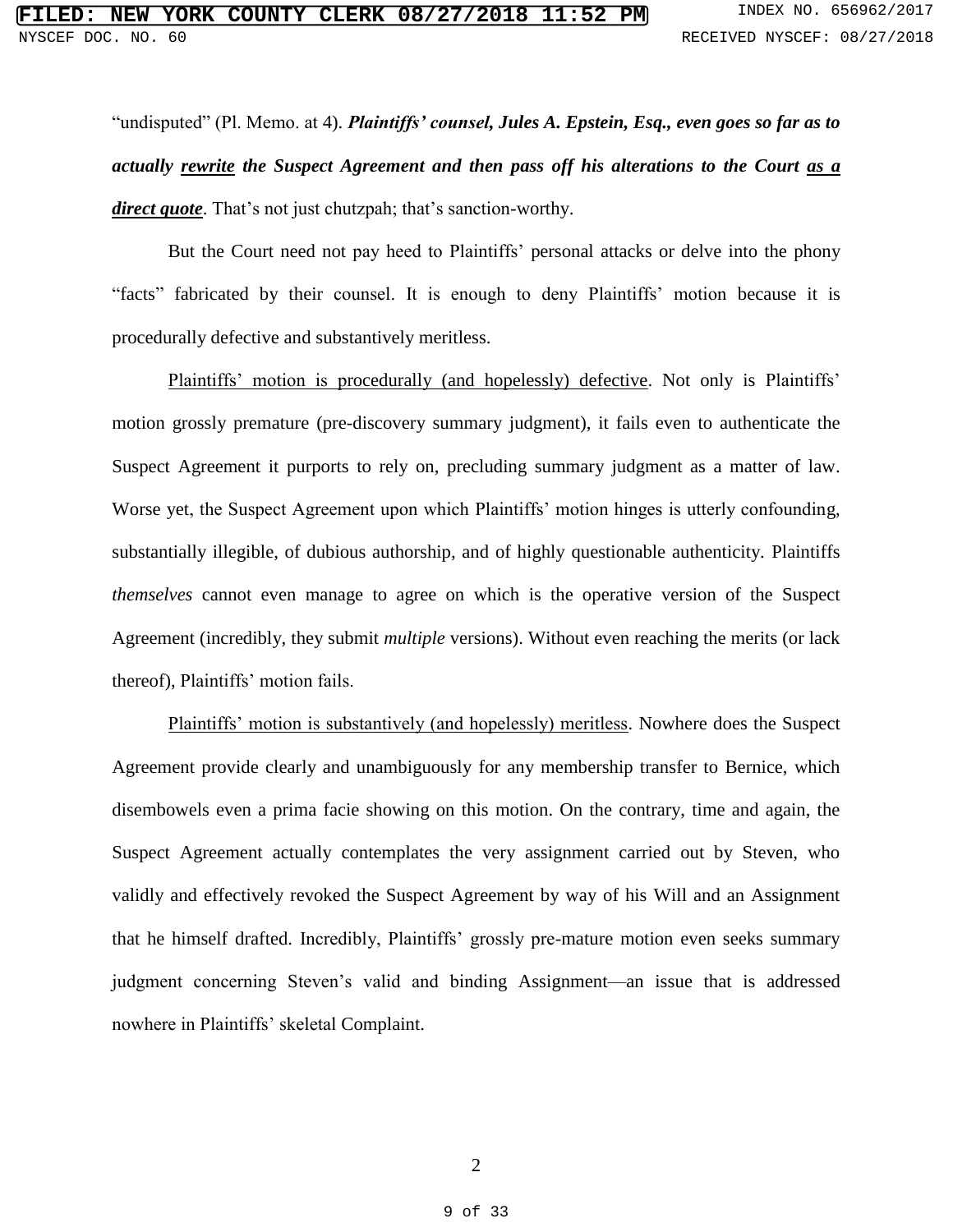In fact, nearly all of Plaintiffs' Complaint must be dismissed. Plaintiffs' first cause of action seeks a declaration that Bernice owns Steven's membership interest in the Company, which means only Bernice (not Allison) has standing to seek a declaration to that effect; inasmuch as Allison purports to assert this claim, it must be dismissed. Plaintiffs' remaining claims—consisting of fanciful (and fictitious) garden-variety claims of financial malfeasance (mostly against Steven, Plaintiffs' "husband" and "father")—impermissibly commingle direct and derivative claims, which, under controlling law, mandates dismissal.

Plaintiffs are not entitled to summary judgment—not now (on this grossly-premature, pre-discovery motion) and not ever. On the contrary, should the Court assign *any* probative value to the unauthenticated documents and facts submitted by Plaintiffs, it is *Defendants* who must be granted summary judgment in *their* favor. There can be no question that Steven unequivocally and unambiguously bequeathed and assigned (in his own handwriting) his membership interests in the Company to Defendants—which is precisely what the Suspect Agreement empowered him to do ("Steven Harris may also freely assign an interest in his share of the partnership to family members…"). That is what Steven wanted. That is what Steven intended. That is what Steven did. And that, respectfully, is what the Court must enforce.

#### **Facts**

Unlike the sham "facts" alleged by Plaintiffs' *counsel*, Jules A. Epstein, Esq. (in an unsworn memorandum), the true facts relevant to this motion are set forth in the accompanying Affidavit of Betsy Harris, sworn to August 24, 2018 ("Betsy Aff."), to which the Court respectfully is referred. Because Plaintiffs have offered no facts of probative or evidentiary value, it is the facts sworn to by Defendants that are conclusive for purposes of this motion.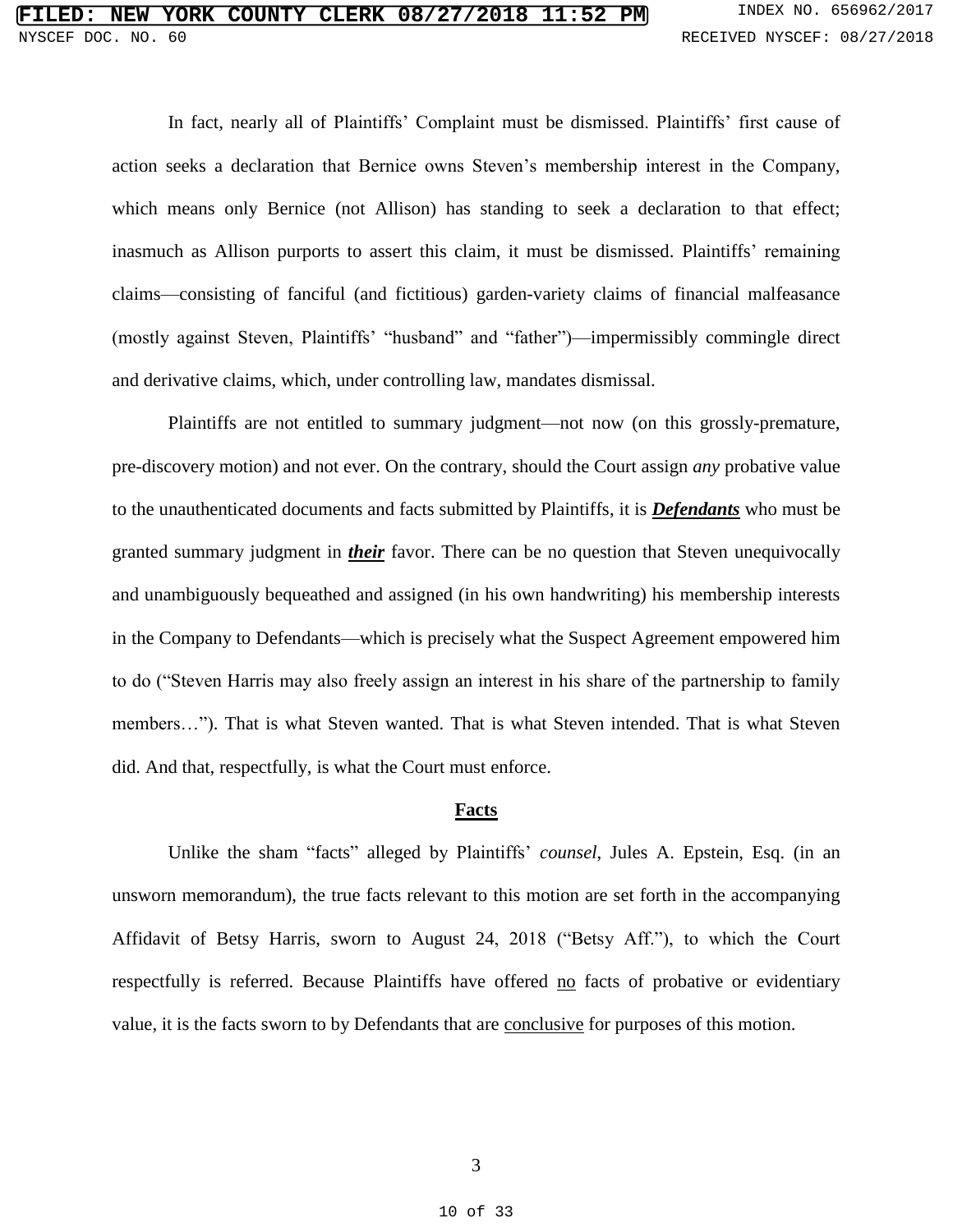#### **Argument**

#### **Point I**

## **PLAINTIFFS ADDUCE ABSOLUTELY NO ADMISSIBLE EVIDENCE IN SUPPORT THEIR MOTION FOR PARTIAL SUMMARY JUDGMENT**

Because "it serves to deprive a party of his day in court," "the remedy of summary judgment is a drastic one, which should not be granted where there is any doubt as to the existence of a triable issue…or where the issue is even arguable" (*Henderson v City of New York*, 178 AD2d 129 [1st Dept 1991]). On such a motion, the court is bound to draw all reasonable inferences in favor of the non-moving party (*S.J. Capelin Associates, Inc. v Glove Mfg. Corp.*, 34 NY2d 338 [1974]); *Assaf v Ropog Cab Corp.*, 153 AD2d 520 [1st Dept 1989]). And, especially relevant for this motion, the movant's already heavy burden becomes nearly impossible to carry "[o]n a pre-discovery summary judgment motion, where there is less immediacy and insufficient knowledge of the facts, [and so] patience is all the more warranted" (*QBE Ams., Inc. v ACE Am. Ins. Co.*, 2014 NY Slip Op 51330(U) [Sup Ct, NY Co 2014]). Plaintiffs fail these standards miserably.

In fact, if ever there was a pre-discovery summary judgment motion to be granted, it would never be Plaintiffs' motion here, which is comprised of no affidavit from anyone with personal knowledge of the relevant facts (contrary to the plain language of CPLR 3212), nor even authentication of the hopelessly confounding and suspicious documents it purports to rely upon. Without even addressing its substantive (in)adequacy, there can be no question that Plaintiffs' motion must be denied as procedurally defective.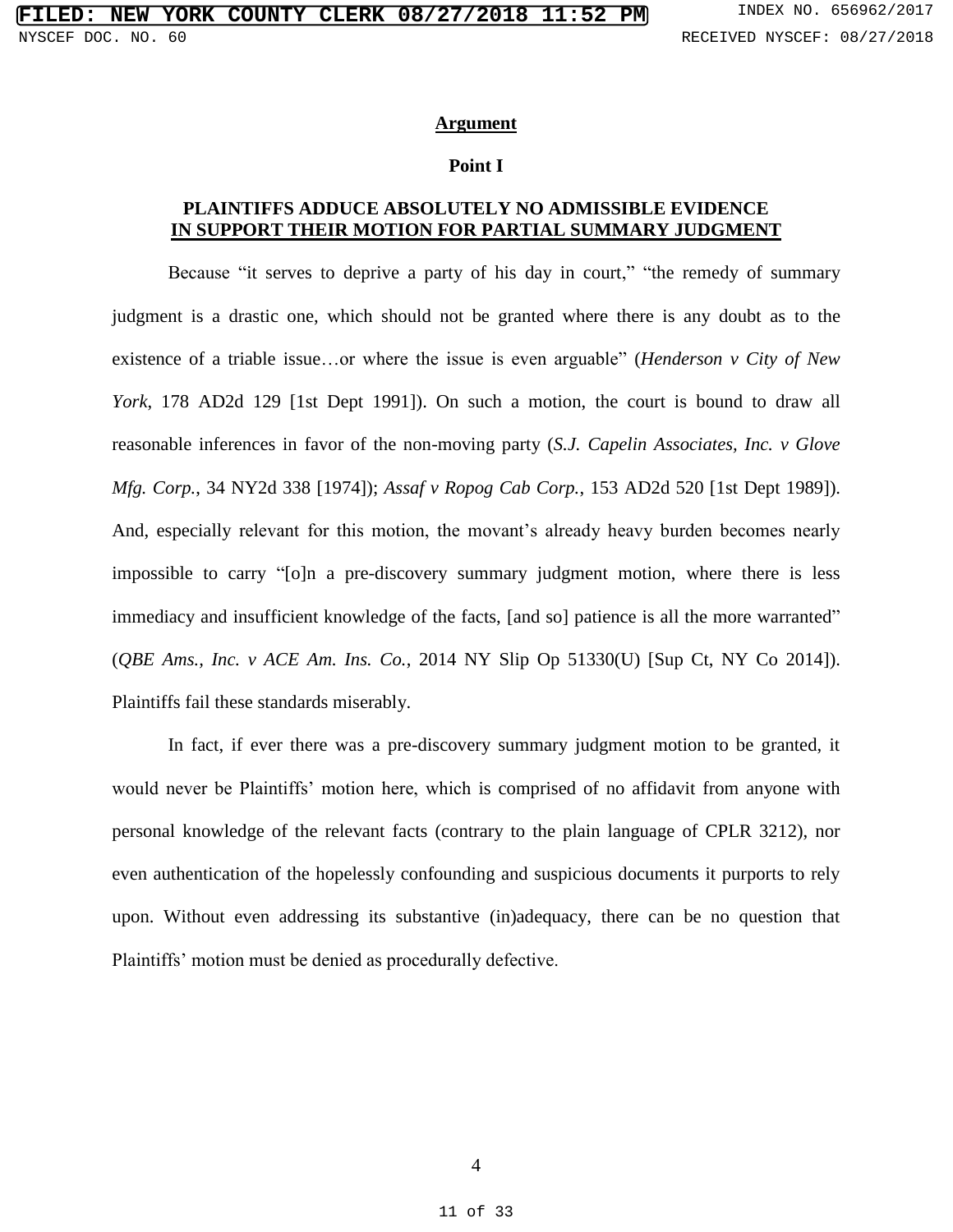## **A. The Fictitious Allegations Of Plaintiffs' Attorney—Made Without Any Personal Knowledge—Have Absolutely No Evidentiary Value**

Even as they move for *pre-discovery* summary judgment, remarkably, Plaintiffs fail to submit an affidavit from themselves or from anyone else with personal knowledge of the facts. Instead, they rely on the supposition of their attorney, Jules A. Epstein, Esq., who has absolutely no personal knowledge of the parties' history or dispute, but nevertheless weaves his own speculative, self-serving version of the "facts" in an unsworn memorandum. That is grossly inadequate on a summary judgment motion (CPLR 3212).

Nor can Plaintiffs rely upon the so-called "Verified Complaint," which is verified only by Allison—not by Bernice. Bernice's refusal or inability to submit *any* sworn testimony about the "facts" is a telling (and crippling) deficiency in Plaintiffs' motion.

Allison's "verified" allegations do nothing to cure this flaw. Allison has no legally cognizable declaratory judgment claim here (*see* Point IV below), and her assertions, consisting primarily of conclusions of law or allegations made "upon information and belief," omit many of the unfounded and spurious allegations in Mr. Epstein's memorandum. Without limitation:

- Without personal knowledge—and without supporting testimony from Plaintiffs—Mr. Epstein himself alleges that "Steven and Bernice were married in 1961 and lived together *continuously* for 56 years…" (Pl. Memo. at 4 [emphasis added]). Unless Mr. Epstein was living with Steven and Bernice during that period, Mr. Epstein's allegation is quite the leap, especially since, unlike Mr. Epstein or his clients, Betsy swore and swears that she "met Steven in 1973 and [that *she*] lived with him until 1979" (Epstein Aff., Exhibit J, ¶ 3; Betsy Aff. ¶ 11). But Mr. Epstein simply knows better.
- Mr. Epstein's theory of this case turns on his outrageous accusation—again, without any personal knowledge—that Steven's valid Assignment and Will were part of a "money grab" by Betsy and Tamara (Pl. Memo. 2). Incredibly, the same dubious "money grab" accusations in the Complaint are made solely "*upon information and belief*" (Epstein Aff., Exhibit E, ¶¶ 24, 30, 34, 35, 37, 47, 55, and 56 [emphasis added]), and then passed off as unequivocal fact in Mr. Epstein's memorandum. Of course, summary judgment cannot be granted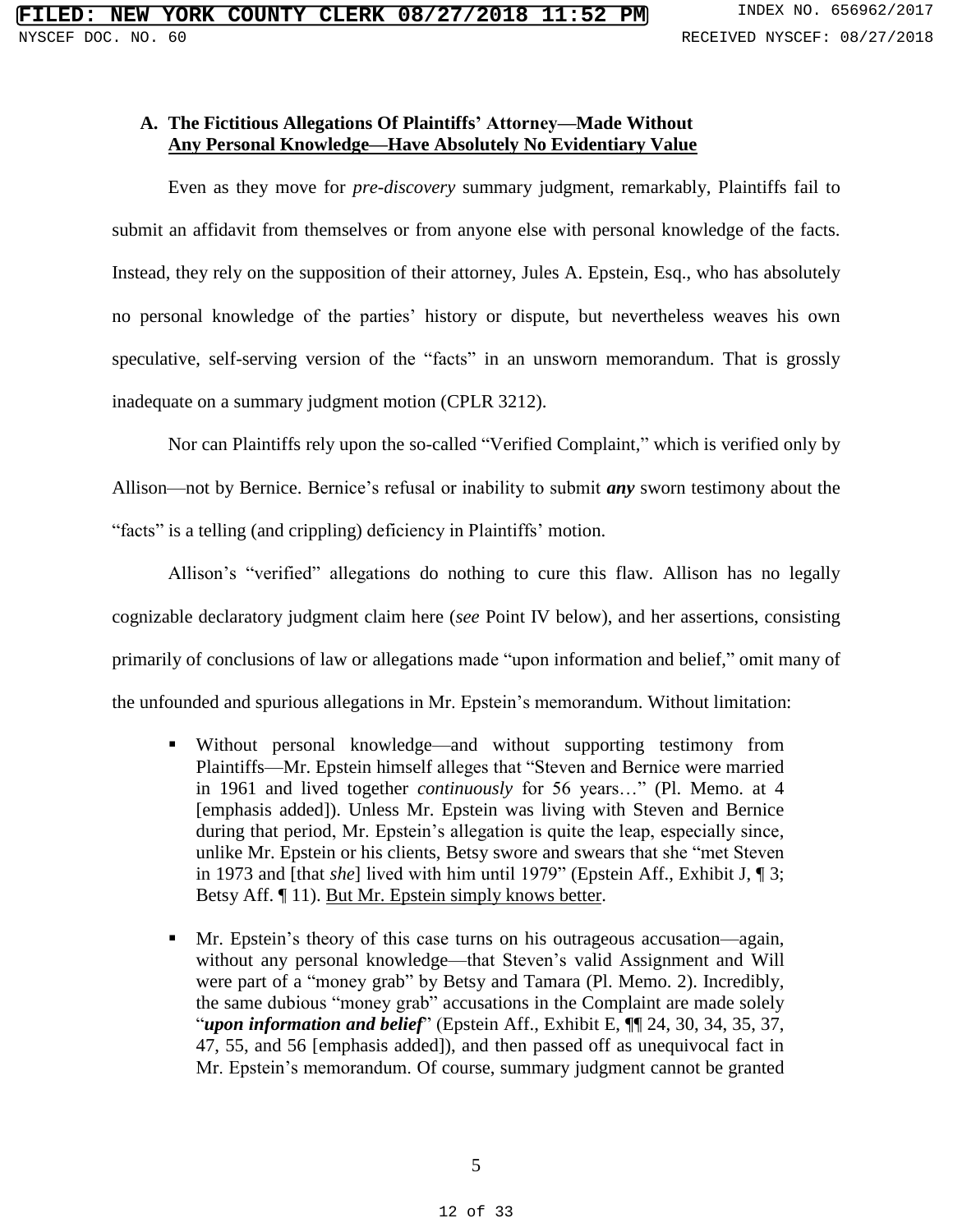upon a client's "information and belief" or her attorney's rank speculation and fabrication. But Mr. Epstein simply knows better.

- **Mr.** Epstein purports to relate the substance of a private conversation between Steven and Tamara (Pl. Memo. at 2), which is pure hearsay and unsupported by any admissible, sworn testimony. But Mr. Epstein simply knows better.
- Mr. Epstein alleges that "Steven *intentionally* excluded [Betsy] and Tamara from the Suspect Agreement" (Pl. Memo. at 8 [emphasis added]), but, unless Steven told this to Mr. Epstein (rendering it hearsay), Mr. Epstein has absolutely no way of knowing. But Mr. Epstein simply knows better.

And the list could go on and on. But, in sum, while purporting to set forth "facts," Mr.

Epstein has absolutely no personal knowledge of any relevant facts. His own self-serving conjecture is so worthless that his *own clients* refuse to vouch for his claims and even *he* is unwilling to swear to his allegations (*Dempsey v Intercontinental Hotel Corp.*, 126 AD2d 477, 479 [1st Dept 1987] [on summary judgment, "[a]n affirmation by an attorney who does not claim to have any personal knowledge of the facts has *no probative value*"]; *Iacone v Passanisi*, 89 AD3d 991 [2d Dept 2011] [on summary judgment, "the affirmation of a party's attorney has *no probative weight*"] [emphasis added]). There are simply no facts that could possibly form the basis for summary judgment in Plaintiffs' favor.

### **B. Even Plaintiffs Submit** *Several* **Versions Of The Suspect Agreement, None Of Which Is Authenticated Properly**

Plaintiffs' (and Mr. Epstein's) need to mislabel Steven's Will and Assignment as "suspect" is nothing if not ironic, since it is *Plaintiffs* who rely on a highly suspect (and confounding) document.

Plaintiffs submit at least two different versions of the Suspect Agreement on this motion: one version, "Exhibit 1" to the Lichtenstein Affidavit (Epstein Aff., Exhibit D), contains the initials "AH" in the bottom righthand corner of the first two pages, and handwritten, circled comments at the top of the first page, apparently referring to the Suspect Agreement as "Exhibit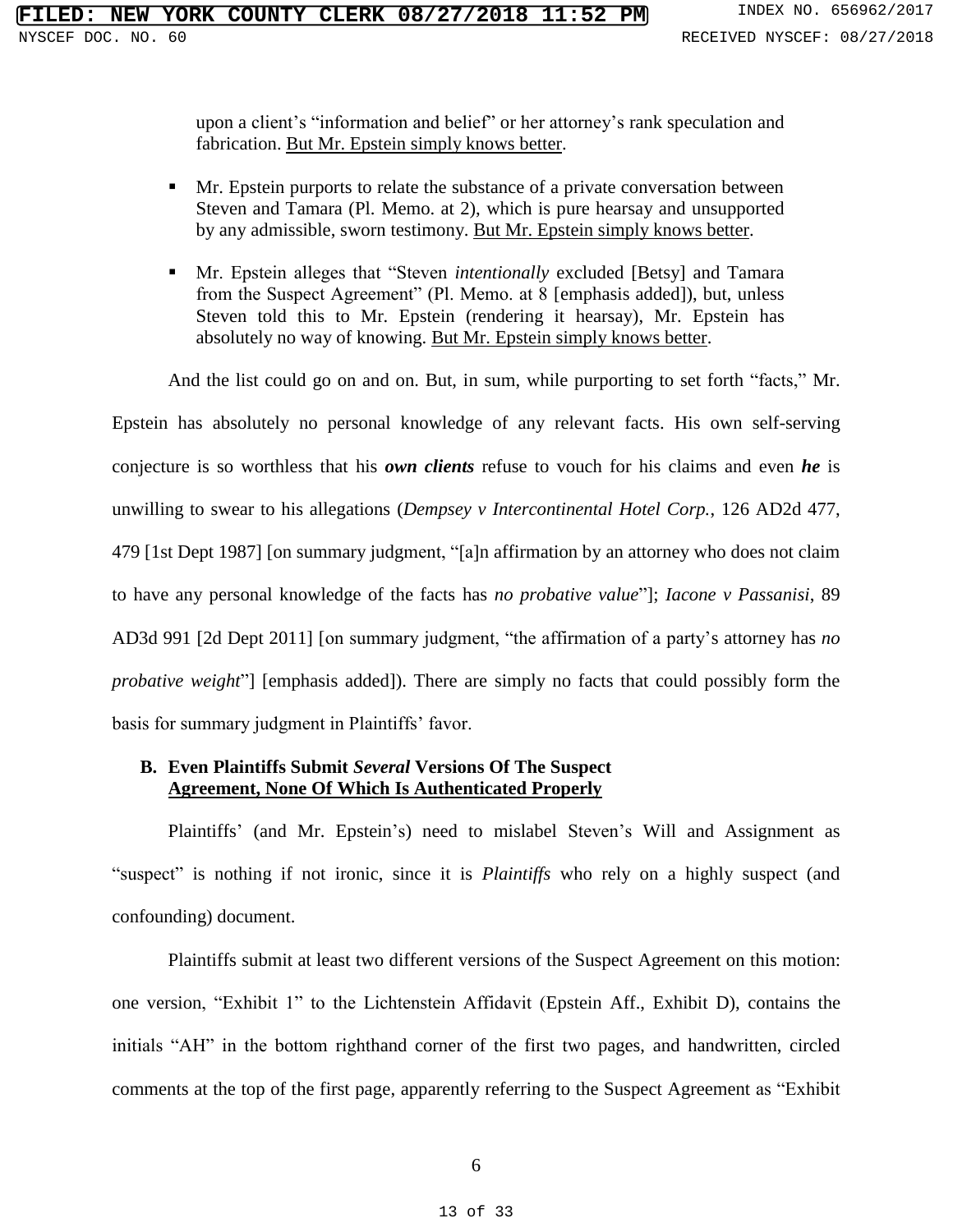A to TJ LLC operating agt"; another, different version, "Exhibit A" to the Epstein Affirmation, contains *none of those markings or references*, bears a *different* facsimile transmission header, and *reorders the sequence of the last three pages*. 2

These "irregularities" (or worse) raise obvious questions. Which, if either, of these versions of the Suspect Agreement is binding? Is there, as it would seem, *still another* version of the Suspect Agreement not submitted by Plaintiffs? After all, in the submitted versions, both of which are riddled with illegible handwritten modifications and marginalia,<sup>3</sup> handwritten text on page 15 states that "[t]his agreement shall be *retyped and redrawn* and prepared in a *proper and final fashion* containing the text and substance of this agreement which shall be incorporated into the *formal agreement*" (Epstein Aff., Exhibit A, p.15 [emphasis added]; Epstein Aff., Exhibit D-1, p.15 [emphasis added]). So where is the "final" and "formal" version of the Suspect Agreement? Why was the "final" and "formal" document not submitted? How does the "final" and "formal" document deviate from the two versions procured by Mr. Epstein for use in this motion? And where is the elusive "TJ LLC operating agt' [?]" to which the "Lichtenstein version" of the Agreement was apparently annexed as "Exhibit A," and, is that *yet another* version of the Suspect Agreement? Lichtenstein "swears" that he and Steven executed the Suspect Agreement on December **19**, 1994 (Epstein Aff., Exhibit D at ¶ 4), yet he attaches a version of the Suspect Agreement dated December **20**, 1994 (Epstein Aff., Exhibit D-1 at p. 15)—has Lichtenstein perjured himself or is there *yet another version* of the Suspect

 $2$  Mr. Epstein also appears to have filed yet another version of the Suspect Agreement as an exhibit to Plaintiffs' Complaint (NYSCEF Doc. No. 2). "Coincidentally" (or not), that version does not contain a "page 12"—*i.e.*, the very page providing that "Steven Harris may also freely assign an interest in his share of the partnership to family members…" (NYSCEF Doc. No. 2). Is that yet another version of the Suspect Agreement, or did Mr. Epstein remove page 12 of the Suspect Agreement knowing that it undermines Plaintiffs' entire case? While Defendants respectfully leave that for the Court to decide, Defendants' answer is set forth below (*see* Point III and Point VI).

<sup>3</sup> The illegibility of the Suspect Agreements is *itself* grounds for denying Plaintiffs' motion (*O'Keefe v Honda Motor Co.*, 1998 US Dist LEXIS 8830, \*27 [ED NY 1998] [summary judgment denied where key document was "virtually illegible" and thus had "limited probative value"]; *Sirico v F.G.G. Prods., Inc.*, 71 AD3d 429, 432 [1st Dept 2010]).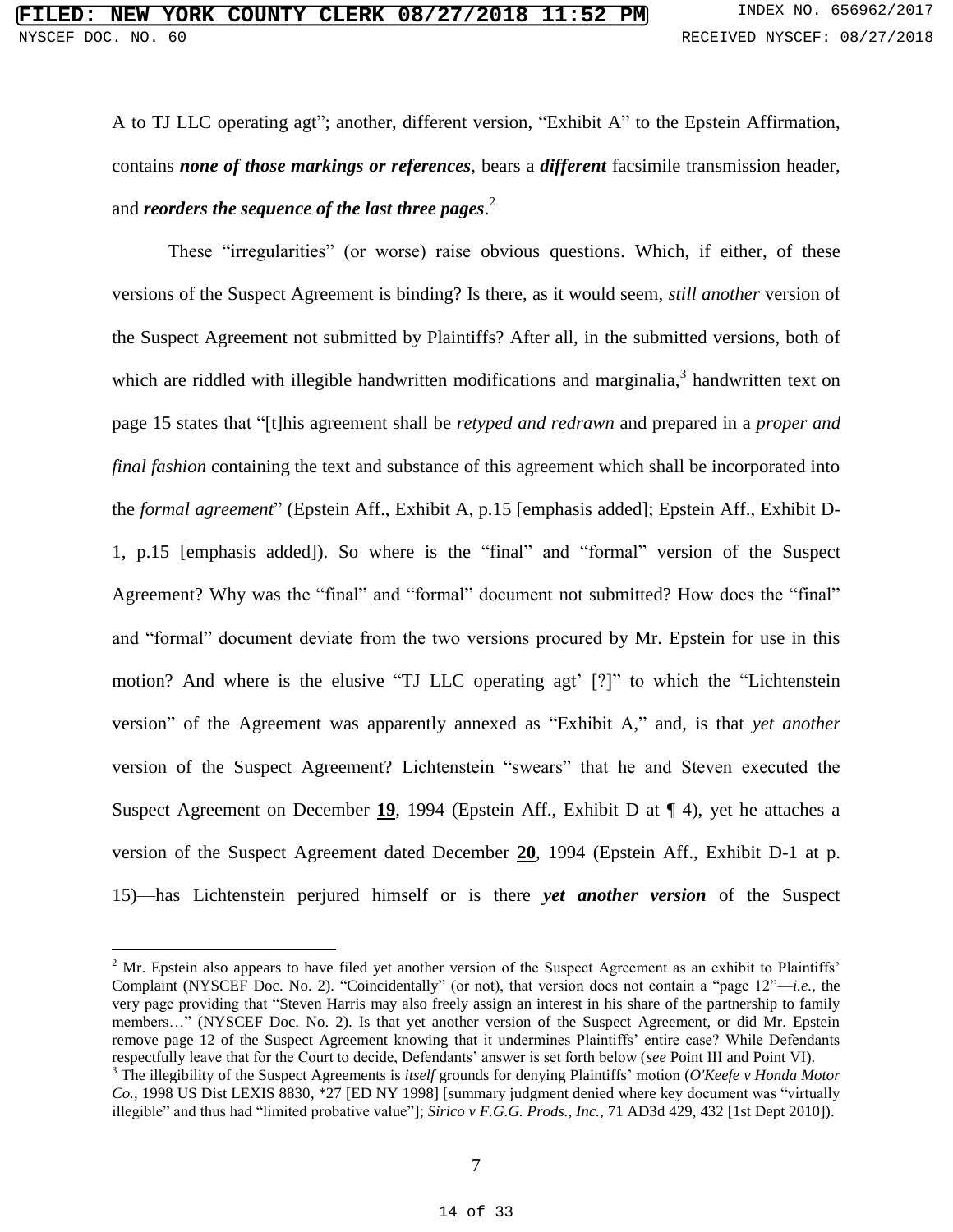Agreement? These are but a handful of the scores of irregularities and fact issues that Plaintiffs' grossly premature motion seeks to forestall inquiry of, all of which only points up the sheer frivolity of Plaintiffs' pre-discovery motion.

In any event, there is no need to ponder these questions or parse Plaintiffs' confounding and suspicious submissions because Plaintiffs have failed to authenticate *any* version of the Suspect Agreement. Like Mr. Epstein's allegations made without any personal knowledge and the Complaint's allegations hedged deliberately "upon information and belief," *neither* version of the Suspect Agreement has *any* evidentiary value on this motion.

#### *1. Mr. Epstein Cannot Authenticate His Version Of The Suspect Agreement*

Mr. Epstein certainly cannot authenticate the version of the Suspect Agreement generated as Exhibit A to his affirmation—he did not draft, negotiate, or execute it, nor does he have any personal knowledge of the Suspect Agreement, which is dated *nearly a quarter century ago* (*Legion Ins. Co. v Ne. Plate Glass Corp.*, 41 AD3d 933 [3d Dept 2007] [summary judgment improper where affiant lacked personal knowledge to authenticate documents]; *FTBK Inv'r II LLC v Genesis Holding LLC*, 48 Misc 3d 274 [Sup Ct, NY Co 2014]; *Caraballo v Denville Line Painting, Inc.*, 2005 NY Slip Op 30525(U) [Sup Ct, Bronx Co 2005]). 4

### *2. Mr. Lichtenstein Cannot Authenticate His Version Of The Suspect Agreement*

Nor can Mr. Lichtenstein, Plaintiffs' confederate, properly authenticate his version of the Suspect Agreement. As an alleged signatory only to *his* version of the Suspect Agreement, Mr. Lichtenstein might have knowledge of *that* version, but that does not mean he can authenticate it.

<sup>4</sup> Even for purposes of submitting documentary evidence on a summary judgment motion, an attorney affirmation is insufficient where, as here, the attorney lacks personal knowledge sufficient to properly authenticate the documents (*Transportation Ins. Co. v Main St. Am. Assur. Co.*, 2015 NY Slip Op 30600(U) \*6 [Sup Ct, Queens Co 2015]). The documentary evidence itself must be sufficient, not a perplexing, incomplete, and preliminary jumble of alleged contracts and illegible handwritten annotations, such as the Suspect Agreement. And the attorney certainly is not at liberty to conjure up his own self-serving version of the "facts" in an unsworn memorandum, as Mr. Epstein has.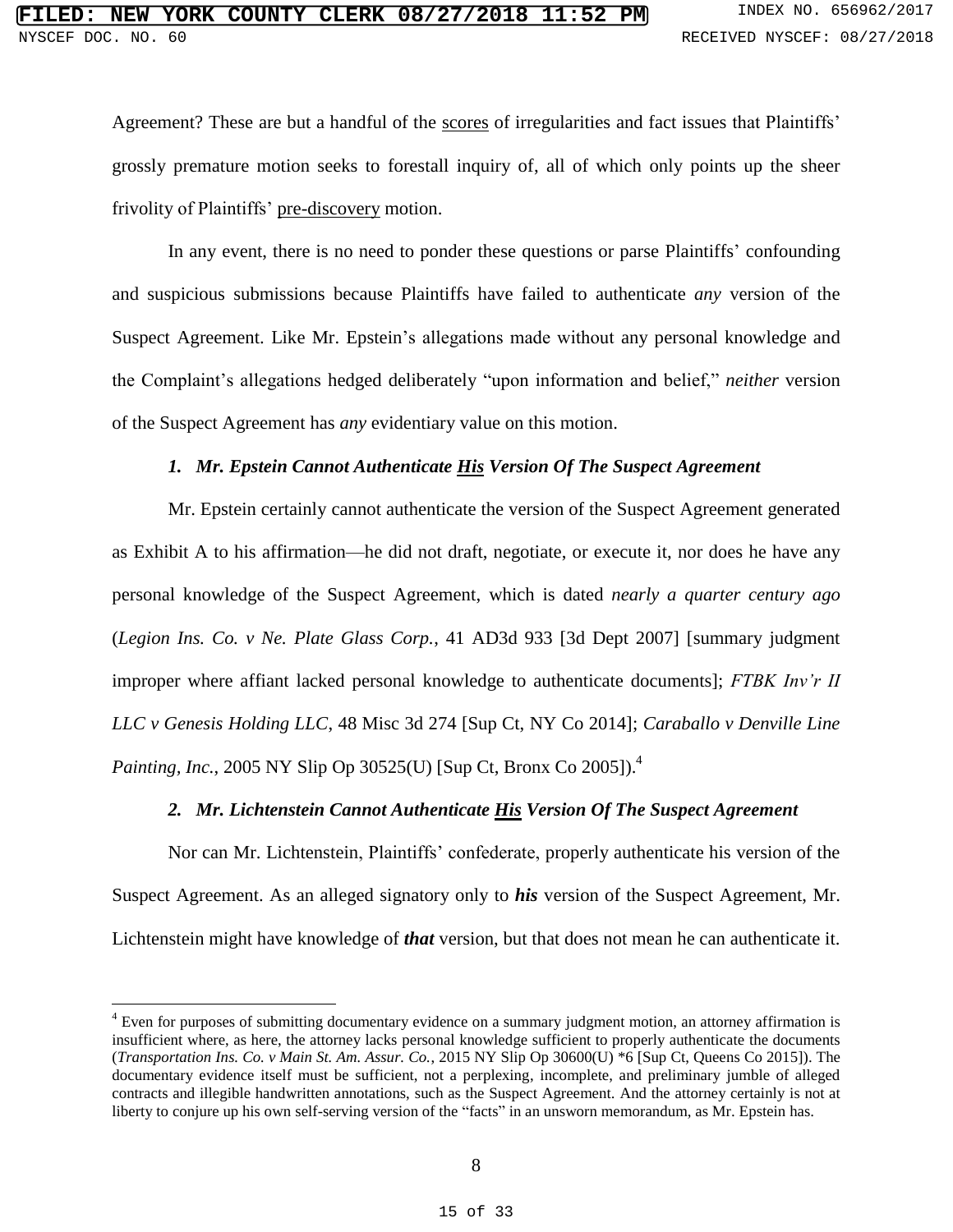On the contrary, his affidavit, and the version of the Suspect Agreement he purports to authenticate, are inadmissible under New York's Dead Man Statute (CPLR 4519). It provides:

> a party or a person interested in the event may not be examined as a witness in their own behalf or interest, or in behalf of the party succeeding to their title or interest, against the executor, administrator, or survivor of a deceased person, concerning a personal transaction or communication between the witness and the deceased person, except where the executor, administrator, or survivor is examined in their own behalf, or the testimony of the deceased person is given in evidence concerning the same transaction or communication (37 NY Jur 2d Death 567).

That is, where a witness's interests are aligned with a party propounding testimony and adverse to the interests of the decedent or his survivors, that testimony is inadmissible (*Acevedo v Audubon Mgmt., Inc.*, 280 AD2d 91, 95 [1st Dept 2001]). And the New York Court of Appeals has confirmed that the preclusive effect of this statute applies on summary judgment motions as well: "*Emphatically*, evidence excludable under the Dead Man's Statute *should not be used to support summary judgment*" (*Phillips v Joseph Kantor & Co.*, 31 NY2d 307, 313 [1972] [emphasis added]; *In re Christman*, 2006 NY Misc LEXIS 4368, \*10 [Sur Ct, Suffolk Co 2006] ["testimony of an interested witness during a trial or hearing concerning a personal transaction between the witness and the decedent is not permitted"]). This is just such a case.

Here, Mr. Lichtenstein (Plaintiffs' crony<sup>5</sup>) is the consummate "interested" witness whose testimony is barred by the Dead Man Statute. For whatever reason, he clearly has a personal stake in seeing that Bernice, not Defendants, succeed to Steven's interest in the Company. Indeed, shortly after Steven's passing, it was the duo of Mr. Lichtenstein and Allison who attempted a furtive, grossly-undervalued fire sale of the Building to line their own pockets with Defendants' rightful interests in the Company's assets (Betsy Aff. ¶¶ 66-72). Mr. Lichtenstein

<sup>5</sup> While Mr. Lichtenstein is named as a defendant in this action, Plaintiffs' own complaint confirms that he is but a "nominal defendant" (Epstein Aff., Exhibit E at ¶ 9).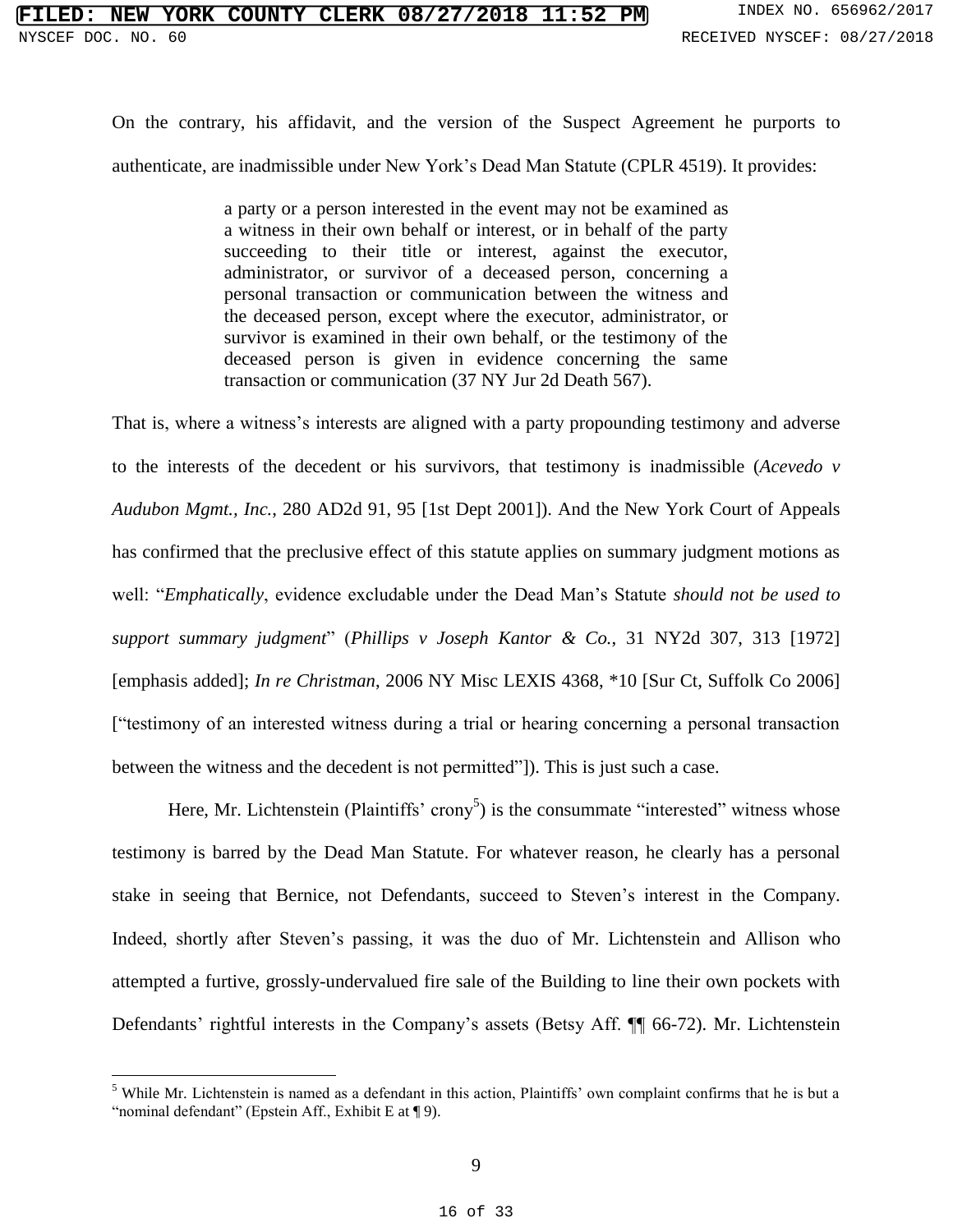and Allison also have disposed of other Company property—including valuable real estate in Huntington Station, New York—to deprive Defendants of their rightful share to Company assets (Betsy Aff. ¶ 73). Even Plaintiffs cannot help but admit that "Lichtenstein *supports* [their] declaratory judgment action" (Pl. Memo. at 7, n. 3), and willingly "*joined in* [their] motion that Bernice…acceded to the 19.35% interest Steven owned at death" (Allison Aff. ¶ 6 [emphasis added]).<sup>6</sup> Mr. Lichtenstein's interests plainly are adverse to Defendants' and to Steven, who, in both his Will and Assignment unequivocally expressed his desire that Defendants, *not* Bernice, succeed to his interest in the Company.<sup>7</sup>

Moreover, while the "Dead Man Statute does not, by its terms, prohibit the introduction of *documentary evidence* against a decedent's estate," such documentary evidence must be "authenticated by a source *other than* an interested witness's testimony concerning a transaction or communication with the deceased" (*Acevedo*, 280 AD2d at 95 [emphasis added]). And New York courts routinely deny summary judgment motions based on agreements between an "interested" witness and a decedent where the agreement is not authenticated by someone *other than* the interested witness (*see e.g. In re Steinhilber*, 2001 NYLJ LEXIS 872, \*7 [Sur Ct, Suffolk Co 2001] [joint venture agreement not authenticated]; *Margolin v Margolin Lowenstein & Co., LLP*, 2006 NY Slip Op 51565(U), \*9 [Sup Ct, Nassau Co 2006] [partnership agreement not authenticated]). This case is no exception.

 $6$  References in this form are to a July 30, 2018 affidavit given by Allison in a related litigation (Betsy Aff., Exhibit 2). Notably, Allison is willing to give sworn testimony in another related litigation, but *unwilling* to make sworn statements in this action, relying instead on the unsworn statements of her surrogate, Mr. Epstein, who, again, has no personal knowledge of the relevant facts. Her silence on this motion, like her mother's, is deafening.

<sup>&</sup>lt;sup>7</sup> Even if there were any doubt about Mr. Lichtenstein's deep-seated personal interest in this dispute (there is none), such a question cannot be resolved on a pre-discovery summary judgment motion (*In re Terzian*, 2002 NYLJ LEXIS 2212, \*6 [Sur Ct, NY Co 2002] [fact issues precluded summary judgment on the issue of a witness's alleged personal "interest" under the Dead Man Statute]).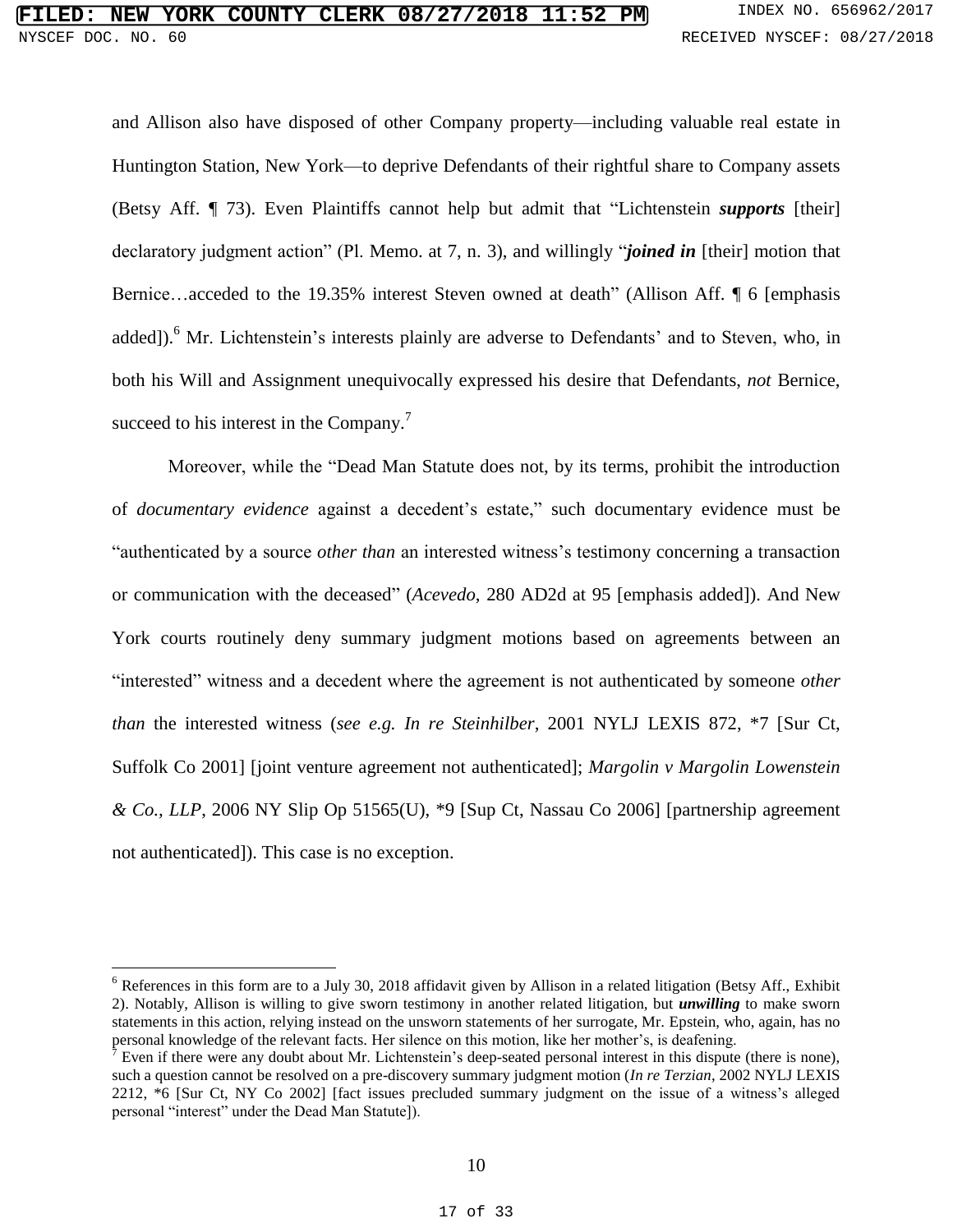Because neither Mr. Epstein nor Mr. Lichtenstein can authenticate the Suspect Agreement—and no other witness even attempts to do so—the Suspect Agreement can have no probative value on Plaintiffs' motion.

#### **Point II**

## **PLAINTIFFS' MOTION FOR PARTIAL SUMMARY JUDGMENT MUST BE DENIED ON THE MERITS**

While Plaintiffs' pre-discovery motion for partial summary judgment fails outright because it lacks any admissible supporting evidence, even if the Court were to consider one or more of the Suspect Agreements submitted by Plaintiffs, Plaintiffs' motion would *still* lack any *substantive* merit. Nowhere does the Suspect Agreement clearly, unambiguously, and irrevocably convey Steven's membership interest to Bernice. Even pretending it did, Steven's valid and binding Will and Assignment—which post-date the Suspect Agreement and establish Steven's manifest desire to transfer his interest in the Company to Betsy and Tamara, not Bernice—unequivocally revoked and renounced any contrary or inconsistent provision in the outdated Suspect Agreement.

## **A. Even The Confounding And Incomprehensible Suspect Agreement Does Not Clearly And Unambiguously Convey Steven's Membership Interest To Bernice**

Before exposing their legal arguments as meritless, Plaintiffs' have failed even to make out a prima facie case for summary judgment in their favor.

Plaintiffs' entire argument is premised on the notion that the Suspect Agreement "unambiguously" conveys Steven's membership interest in the Company to Bernice—"no less than three times," Plaintiffs boast (Pl. Memo. at 5). Plaintiffs are wrong. A reading of those "three times" reveals that none of them actually conveys Steven's membership interest to Bernice: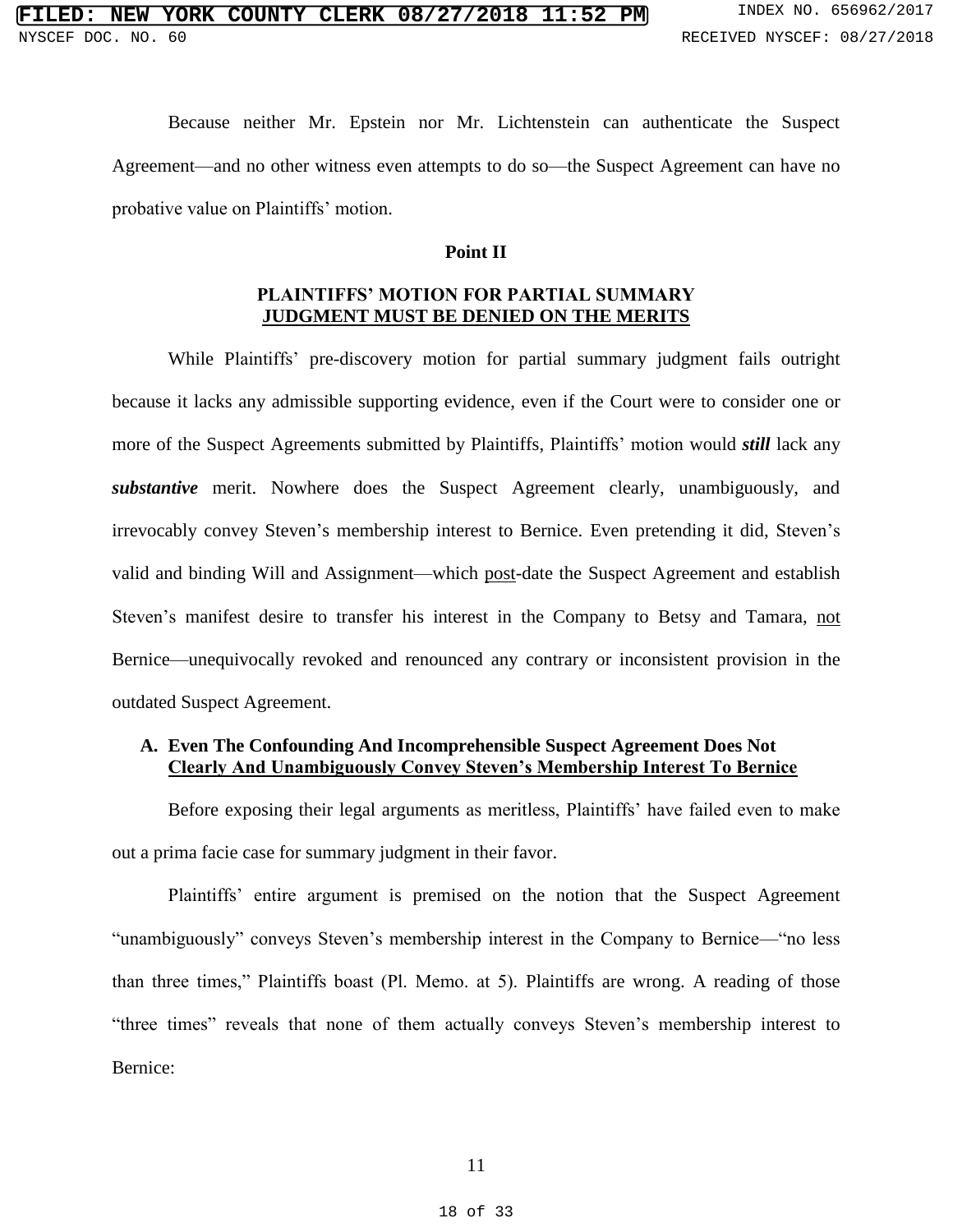- *Article 5*: While the words "Bernice Harris" appear to be scribbled into this provision, unlike "Lichtenstein's order of acceding decedent and rights of successor interest," nowhere does the provision actually convey any interest to Bernice (much less irrevocably). On the contrary, the only clear conveyance in Article 5 was to "next of kin," which includes  $Tamara$ .<sup>8</sup> Indeed, this provision plainly contemplates assignment to a third-party family member (*see* Epstein Aff., Exhibit A, p.3; Epstein Aff., Exhibit D-1, p.3 ["free assignability among members of family"]; Epstein Aff., Exhibit A, p.4; Epstein Aff., Exhibit D-1, p.4 ["*any new party other than the original named party hereto above acquiring interest to the premises by assignment, purchase, inheritance, executor, etc*….[has the right] *to be a fiduciary owner of shares entitled to receipt of their share of net proceeds and distribution of income*."] [emphasis in original]).
- *Article 7*: This provision does not deal with membership interests at all. Entitled "MANAGEMENT, RENT COLLECTIONS, DISTRIBUTION OF CASH COLLECTIONS ETC.," Article 7 deals with management of the Company, not ownership. Even the one line that Plaintiffs pluck selectively from this provision ("Bernice…shall have a power of attorney to sign…and co-manage and have a general signature...") confirms that it addresses only management interests.
- *Page 12*: This out-of-the-blue provision—buried under the heading "ARBITRATION"—likewise deals more with "co management" and "a power of attorney" if Steven and Mr. Lichtenstein are "50% co partners" (Epstein Aff., Exhibit A, p.12; Epstein Aff., Exhibit D-1, p.12). What *is* clear from page 12 of the Suspect Agreement is that "*Steven Harris may also freely assign an interest in his share of the partnership to family members*" (Epstein Aff., Exhibit A, p.12 [emphasis added]; Epstein Aff., Exhibit D-1, p.12 [emphasis added]).

In short, even on its face, the unauthenticated Suspect Agreement fails to plainly and

clearly convey Steven's membership interest to Bernice. The Court need go no further to deny

Plaintiffs' premature summary judgment motion. The inquiry should end here.

 $\overline{a}$ 

## **B. Steven Lawfully Revoked And Renounced His Decades-Old Distribution Plan**

Even if the outdated Suspect Agreement clearly and unambiguously conveyed Steven's membership interest to Bernice (and it did not), Plaintiffs' contrived legal arguments nonetheless fall flat. They argue that the incoherent terms of the Suspect Agreement must trump Steven's

<sup>&</sup>lt;sup>8</sup> Plaintiffs' own complaint in this action does not even pay lip service to the claim that Article 5 conveys Steven's interest to Bernice (Epstein Aff., Exhibit E).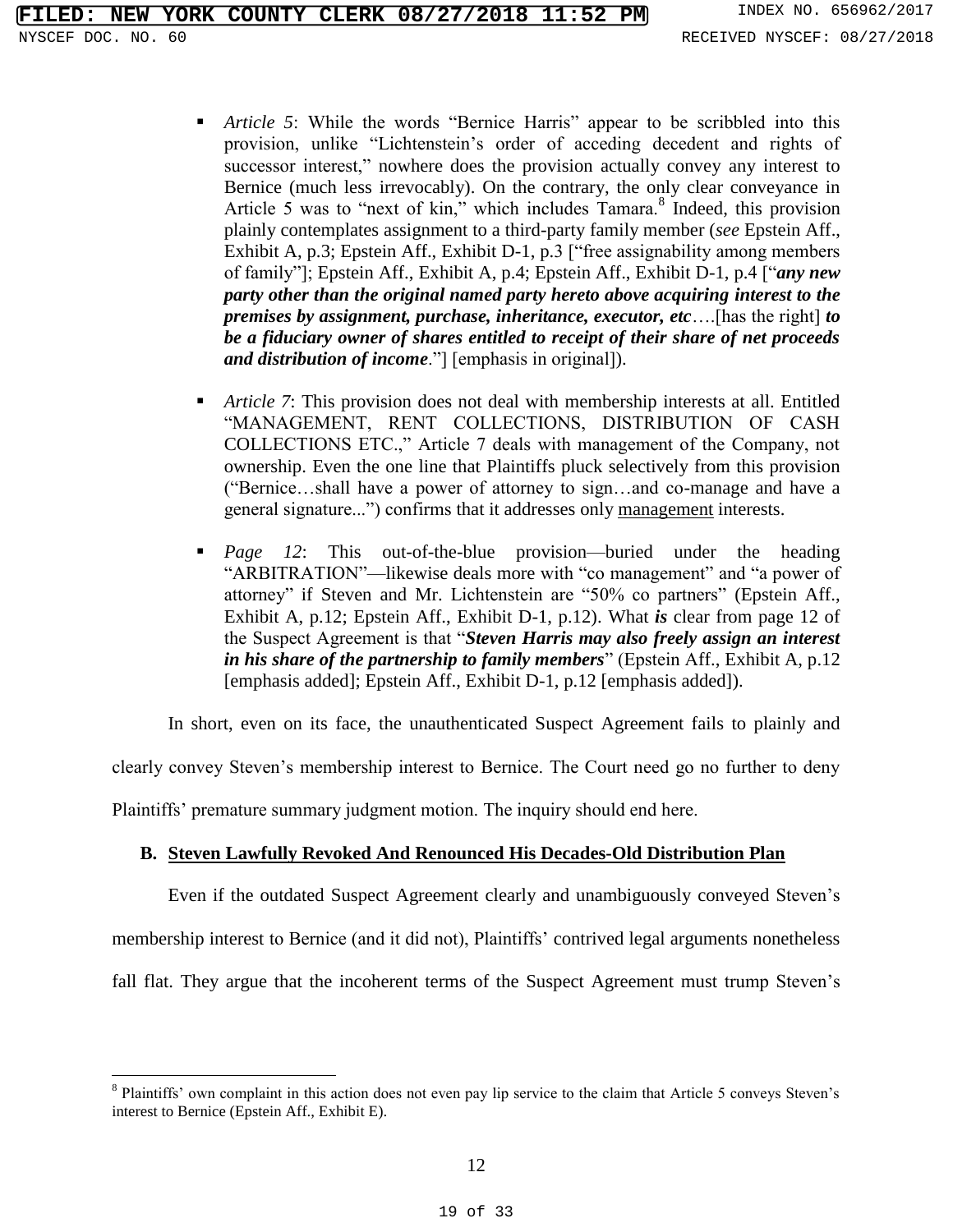valid and binding Will and Assignment, but they fail to support their argument with any relevant or controlling law. They are just plain wrong.

Even pretending the Suspect Agreement created a "testamentary disposition" (and, as

demonstrated in Point II.A, it did not), it *did not* create an "immediately binding" and irrevocable

disposition (*In re Attanasio*, 159 AD3d 1180 [3d Dept 2018]). For to be immediately binding and

irrevocable, "[s]uch agreements must further evince *a clear and unambiguous manifestation of* 

*the testator's intention to renounce the future power of testamentary disposition*'" (*Attanasio*,

159 AD3d at 1181; *Aaron v Aaron*, 64 AD3d 1103, 1104 [3d Dept 2009]). As the Court of

Appeals has explained:

For more than a century, we have repeatedly emphasized that because a will is ambulatory in nature and because *a testator has the right to freely revoke a will until death*, an agreement not to revoke a prior will demands the most *indisputable evidence* of…agreement…[B]ecause the renunciation of the right to alter or revoke a will (is not) a casual matter…the Statute of Frauds…as well as the decisional law requires clear evidence of such a promise…*The law strictly scrutinizes the renunciation of the right to revoke a will and requires a threshold showing of clear and unambiguous evidence to give effect to this surrender of rights* **(***Matter of Am. Comm. for the Weizmann Inst. of Sci. v Dunn*, 10 NY3d 82, 92 [2008] [emphasis added]).

So, a party seeking to create an immediately binding and irrevocable testamentary disposition must expressly state in the subject instrument that the disposition is irrevocable—a "requirement [that] applies with equal force to a *contract* that is testamentary in nature" (*Attanasio*, 159 AD3d at 1181). Here, even Plaintiffs must concede that the Suspect Agreement (whichever version) contains no such express language. This alone dooms Plaintiffs' argument.

New York courts *routinely* refuse to enforce subsequently revoked testamentary provisions that do not include express language unequivocally renouncing the right of future revocation (*Attanasio*, 159 AD3d at 1181 ["There is no language in this agreement evincing an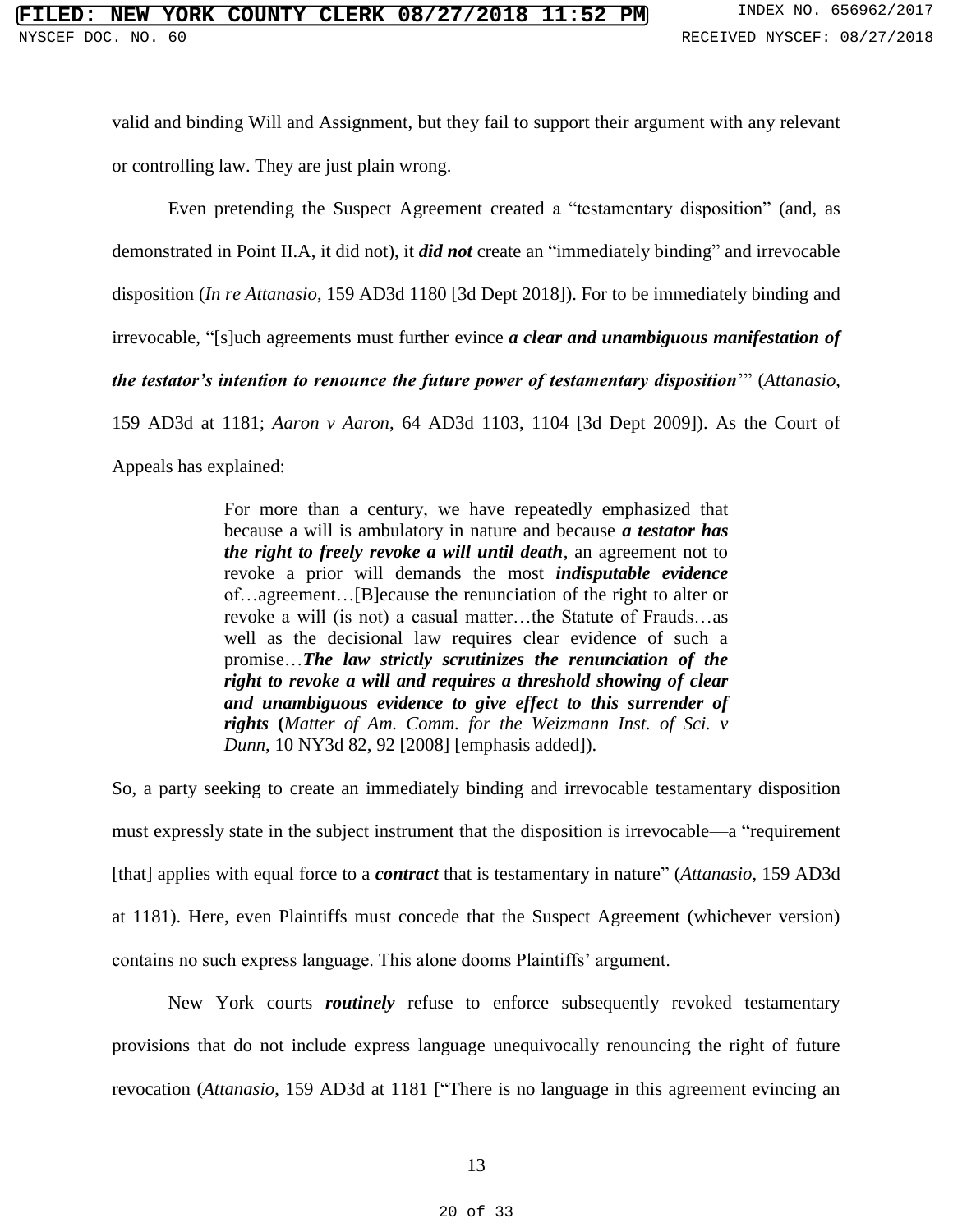intent to make the agreement irrevocable. That alone renders the agreement unenforceable, a result consistent with decedent's subsequent revocation document."]; *In re Cleary*, 2014 NYLJ LEXIS 4977, \*9 [Sur Ct, Queens Co 2014] [testamentary disposition in a contract was held unenforceable where "the terms of the purported [contract] does [sic] not indicate the Decedent intended to relinquish his right to alter his testamentary scheme."]; *Schloss v Koslow*, 20 AD3d 162, 166 [2d Dept 2005] ["The defendant's alleged promise to renounce his right of testamentation in the context of a [mutual will] was never "clearly and unambiguously delineated."]). This is just such a case.

Actually, the Suspect Agreement did just the opposite: not only did it fail to expressly (or even implicitly) relinquish Steven's right to revoke a testamentary provision, it actually repeatedly confirms that Steven could revoke and alter even an "accession" plan—for example, "*Steven Harris may also freely assign an interest in his share of the partnership to family members*" (Epstein Aff., Exhibit A, p.12 [emphasis added]; Epstein Aff., Exhibit D-1, p.12 [emphasis added]).

**First**, by expressly providing in the Suspect Agreement that his interests could be sold or assigned "freely" prior to his death, Steven signaled clearly that his "accession" plan was *not* set in stone. The Suspect Agreement confirms as much over and over again (*see* Epstein Aff., Exhibit A, p.3; Epstein Aff., Exhibit D-1, p.3 ["free assignability among members of family"]; Epstein Aff., Exhibit A, p.4; Epstein Aff., Exhibit D-1, p.4 ["*any new party other than the original named party hereto above acquiring interest to the premises by assignment, purchase, inheritance, executor, etc*….[has the right] *to be a fiduciary owner of shares entitled to receipt of their share of net proceeds and distribution of income*."] [emphasis in original]; Epstein Aff., Exhibit A, p.12; Epstein Aff., Exhibit D-1, p.12 [Steven's "trusts and or their estates, may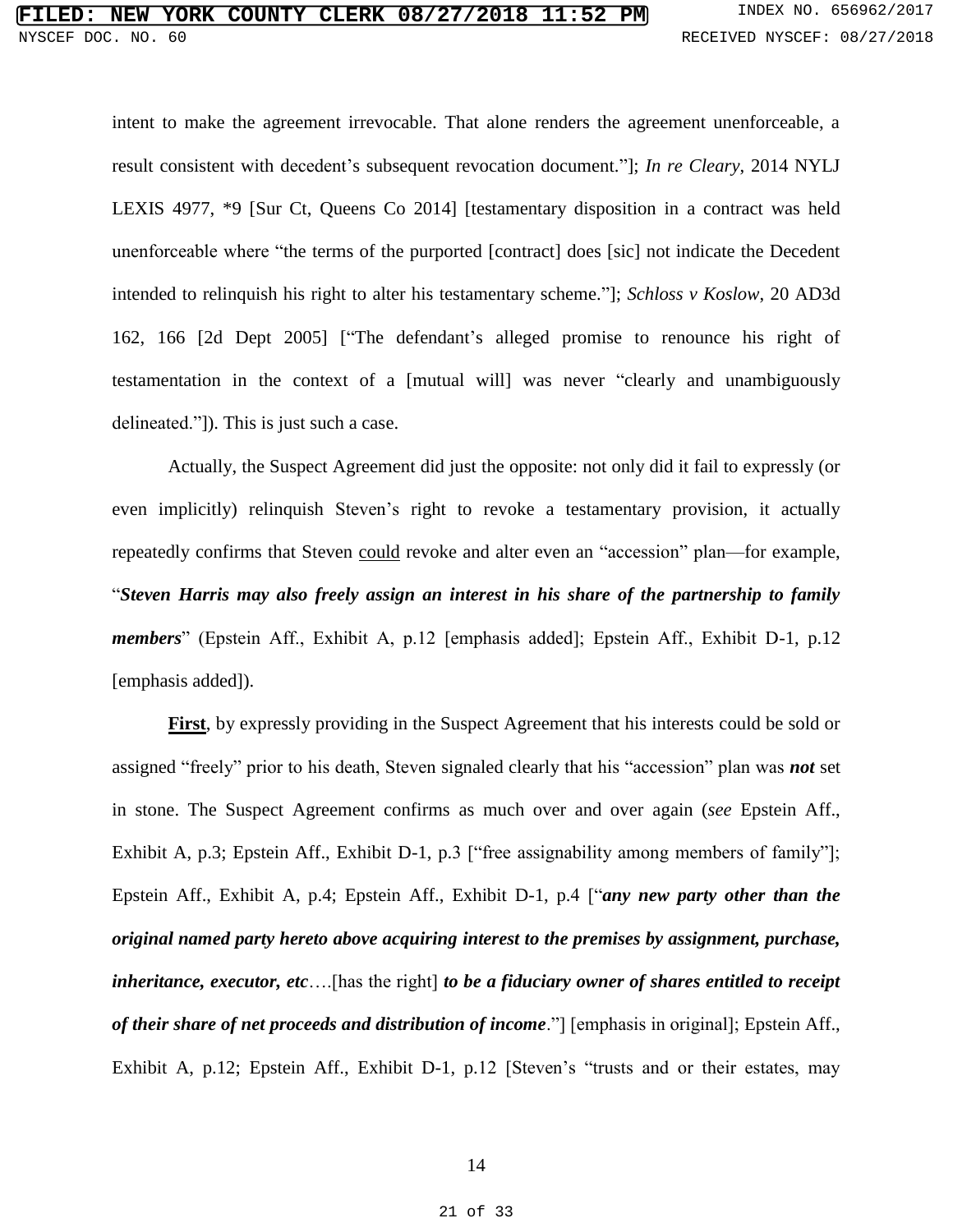become an assignee…"]; Epstein Aff., Exhibit A, p.12; Epstein Aff., Exhibit D-1, p.12 [Steven Harris may also freely assign an interest in his share of the partnership to family members..."]). Under the Suspect Agreement itself, therefore, Steven was "free" to (*and did*) revise his decadesold and outdated testamentary plan through his subsequent Assignment and Will.

Second, in one of the only clear, type-written provisions of the Suspect Agreement not covered in confounding handwritten notations, the Suspect Agreement plainly envisions a scenario where there would be a "new party…acquiring interest to the premises by assignment, purchase, inheritance, executor" (Epstein Aff., Exhibit A, p.4; Epstein Aff., Exhibit D-1, p.4). If, as Plaintiffs now urge (albeit without evidentiary or legal support), the Suspect Agreement's "accession" plan could not be altered by a subsequent assignment or will, why provide for a "new party…acquiring interest to the premises by **assignment**, purchase, **inheritance**, executor" (Epstein Aff., Exhibit A, p.4 [emphasis added]; Epstein Aff., Exhibit D-1, p.4 [emphasis added])? As Plaintiffs themselves recognize (Pl. Memo. at 22), "one of a court's goals is to avoid an interpretation that would leave contractual clauses meaningless" (*Two Guys from Harrison-N.Y., Inc. v S.F.R. Realty Assocs.*, 63 NY2d 42, 46 [1984]). Yet that is precisely what would happen according to Plaintiffs' (mis)interpretation.

The New York cases cited by Plaintiffs on this issue demonstrate that they do not wish to litigate the facts of *this* case. In those cases, defendants unsuccessfully tried to defeat contracts containing testamentary dispositions merely by *labeling* them "testamentary dispositions" and claiming that they did not comply with the "statute of wills" (*see e.g. In re Hillowitz*, 22 NY2d 107 [1968]). But that is not Defendants' position. Indeed, the Suspect Agreement (pretending it has *any* evidentiary value) could contain a valid testamentary disposition, and "need not conform to the requirements of the statute of wills" (*Hillowitz*, 22 NY2d at 110)*.* But the Suspect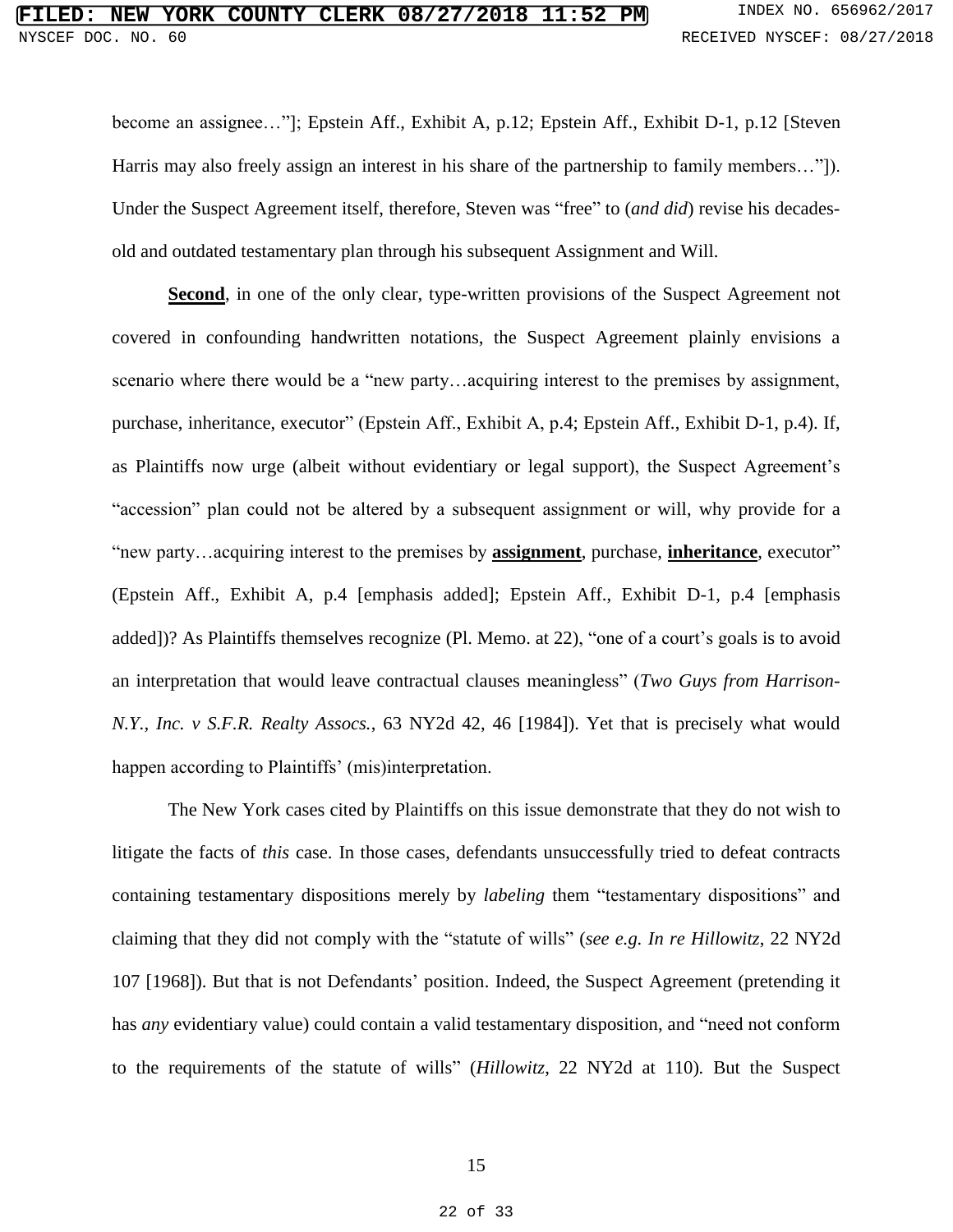Agreement does not *expressly provide* that its testamentary disposition *cannot be revoked*, as is required to make it immediately binding and irrevocable. Steven's subsequent Will and Assignment, therefore, properly revoked and renounced the Suspect Agreement. *None* of Plaintiffs' cases are to the contrary, nor do they even address the issue of a subsequent revocation of a testamentary instrument. Plaintiffs' argument lacks any supporting authority.

Recognizing the futility of their arguments under New York law, Plaintiffs take a stab at exploiting Delaware law—a gambit that fails for several reasons.

Delaware law does not apply here. Delaware law could only theoretically apply under the "internal affairs doctrine," a conflict of laws doctrine that provides that "claims concerning the relationships between the corporation, its directors, and a shareholder are governed by the substantive law of the state or country of incorporation" (*New Greenwich Litig. Tr., LLC v Citco Fund Servs. (Europe) B.V.*, 145 AD3d 16, 22 [1st Dept 2016]). But even if the Company is a Delaware entity, the internal affairs doctrine applies only to "determinations involving matters…concerning the relationships *inter se* of the corporation" (*New Greenwich*, 145 AD3d at 22). That is not the case here.

Here, depending on the outcome of this case, either Bernice or Defendants will be excluded from the Company. By definition, then, this dispute involves parties and matters beyond the Company's internal affairs (*New Greenwich*, 145 AD3d at 22 ["Since the internal affairs doctrine does not apply to those defendants who are not current officers, directors, and shareholders of the plaintiff corporation, as none of the instant defendants are…the internal affairs doctrine does not apply to the claims asserted against [them]."]; *QVT Fund LP v Eurohypo Capital Funding LLC I*, 2011 Del Ch LEXIS 97, \*24 [Del Ch 2011] ["internal affairs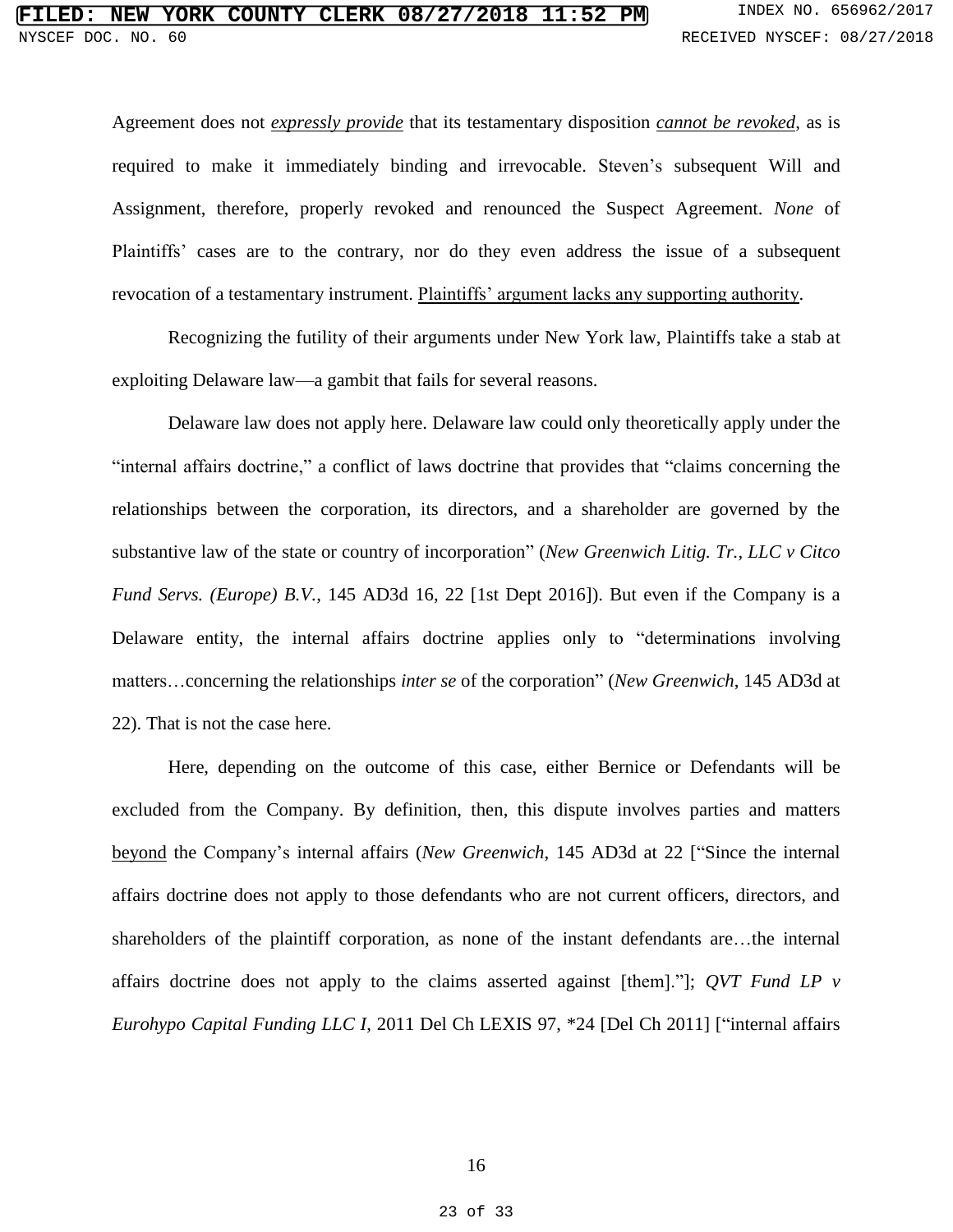doctrine does not apply where the rights of third parties external to the corporation are at issue"]).

Because the internal affairs doctrine does not apply here, New York law governs, as every relevant contact is with New York: the Suspect Agreement was allegedly negotiated and executed in New York, the Company's assets are located in New York, the original parties to the Suspect Agreement and the parties to this action reside in New York, and the Company's assets were allegedly converted in New York (*In re Liquidation of Midland Ins. Co.*, 16 NY3d 536 [2011]; *Elson v Defren*, 283 AD2d 109 [1st Dept 2001]).

But even pretending Delaware law did apply here (and it does not), it would not change the outcome. Plaintiffs cite no principles of Delaware law that are distinct from, or contrary to, the New York law described above. In fact, the irrelevant Delaware cases cited by Plaintiffs are even further afield than the inapposite New York cases they cite, as those cases do not even address the key issue in dispute here—*i.e.*, the subsequent revocation of a testamentary disposition contained in a prior agreement (*In re Calderwood v ACE Group Intl. LLC*, 57 AD3d 190 [1st Dept 2017]; *Achaian, Inc. v Leemon Family LLC*, 25 A3d 800 [Del Ch 2011]).<sup>9</sup> No matter how hard they try, Delaware law cannot resuscitate Plaintiffs' failed claim.

In short, Steven changed his mind and exercised his legal rights. He lawfully revoked the testamentary language of the Suspect Agreement, and he assigned and bequeathed his membership interest to Defendants. That he deliberately chose to execute both an Assignment and Will to carry out his wishes does not make those instruments "suspect" or "contradict[ory]" (Pl. Memo. at 19). Just the opposite: Steven's "belt-and-suspenders" approach actually **confirms**

<sup>&</sup>lt;sup>9</sup> Plaintiffs' bizarre references to a Delaware "gap-filing" (sic) provision have no relevance here (Pl. Memo. at 18).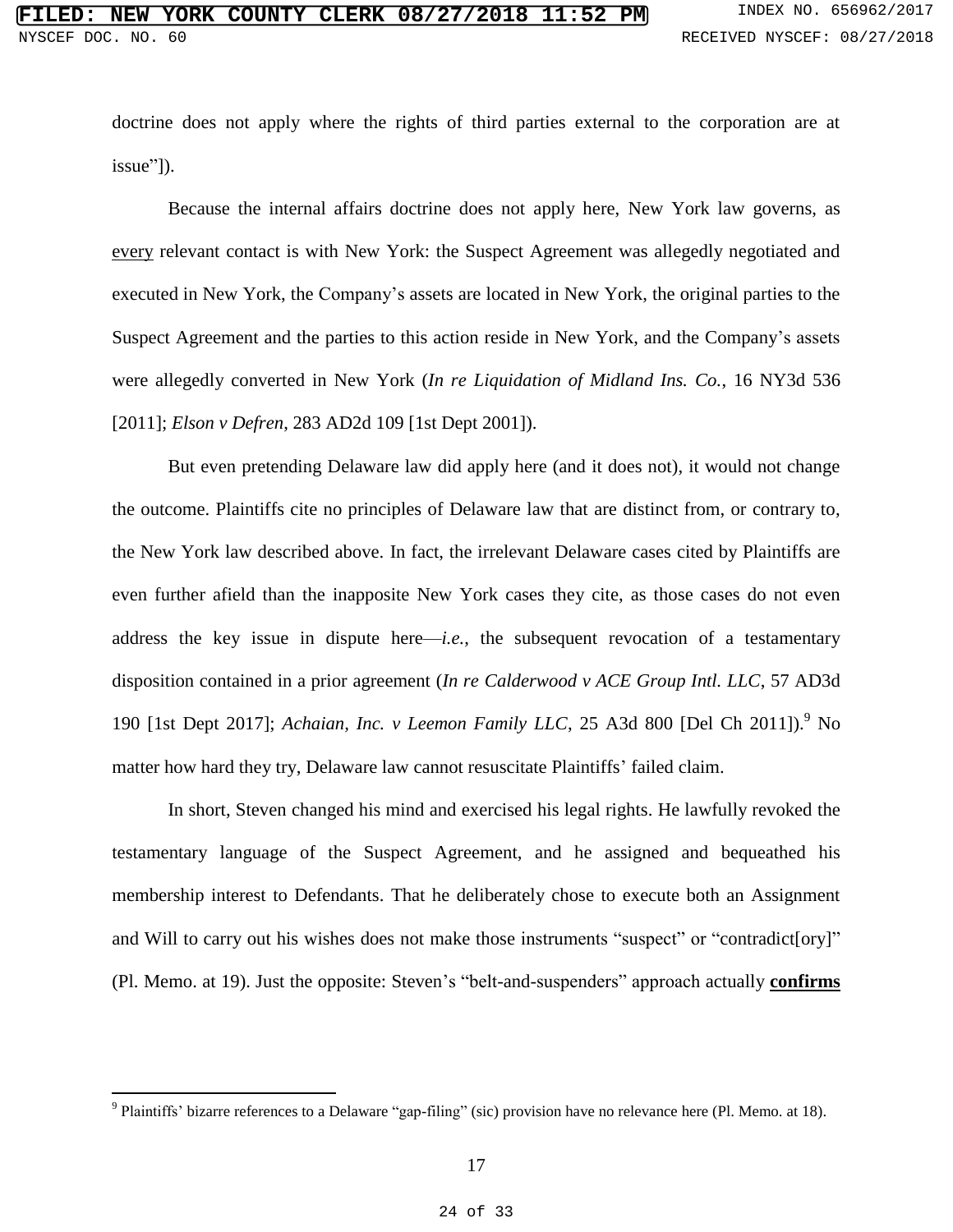his commitment to ensuring that Defendants are provided for after his passing (Betsy Aff.  $\P$  44-51).<sup>10</sup> The Court is duty-bound to honor Steven's dying wishes and give effect to his legal rights.

## **C. The Suspect Agreement Did Not And Cannot Bar Steven's Assignment, Under Which He Transferred His Company Interests To Defendants**

As for Steven's valid and binding Assignment—prepared by Steven himself (Betsy Aff. ¶ 50)—Plaintiffs do not even advance a bona fide argument for judgment in their favor. In fact, Plaintiffs fail to contest at all, and thus concede, the validity of Steven's assignment.

Both of Plaintiffs' versions of the Suspect Agreement provide for "free assignability among members of family" (Epstein Aff., Exhibit A, p.3; Epstein Aff., Exhibit D-1, p.3). The Suspect Agreement does not require member consent or otherwise bar Steven's valid and binding Assignment. Plaintiffs have not even attempted to establish that Defendants are not part of Steven's family; indeed, even their rank allegations in this regard are made solely "upon information and belief" (Epstein Aff., Exhibit E at ¶¶ 5-6). In reality, Defendants were obviously very much part of Steven's family, biological and otherwise (Betsy Aff., ¶¶ 11-22). Steven unquestionably viewed them as such, and he exercised his right of "free assignability among members of family" (Epstein Aff., Exhibit A, p.3; Epstein Aff., Exhibit D-1, p.3). That was his intention and his legal right (Betsy Aff. ¶¶ 41-51).

Plaintiffs have no tenable argument to the contrary. Mr. Epstein's repeatedly refers to language in paragraph 5 of the Suspect Agreement supposedly limiting assignments without member consent to "immediate" family (Pl. Memo. at 2, 6, 19, 22 and 23). But paragraph 5 contains no such language—it is the fabrication of Plaintiffs' counsel, Jules A. Epstein, Esq.

<sup>&</sup>lt;sup>10</sup> Nor does the false narrative advanced by Plaintiffs' counsel, Jules A. Epstein, Esq., make any sense. According to Mr. Epstein, Defendants "[r]ealiz[ed] their failed claim under the [] Will after seeing the [Suspect] Agreement, [and] then presented" the Assignment (Pl. Memo. at 19). Both the Will and the Assignment are dated March 7, 2017. So when, according to the Epstein account, did Defendants "realize" their failed claim? And, since the Assignment is in Steven's own handwriting, does it even matter? As with so many of the allegations conjured up by Mr. Epstein and submitted to the Court as "undisputed fact" (Pl. Memo. at 4), these fanciful allegations are nothing more than the claims of an attorney willing to bend the truth to achieve his clients' goals.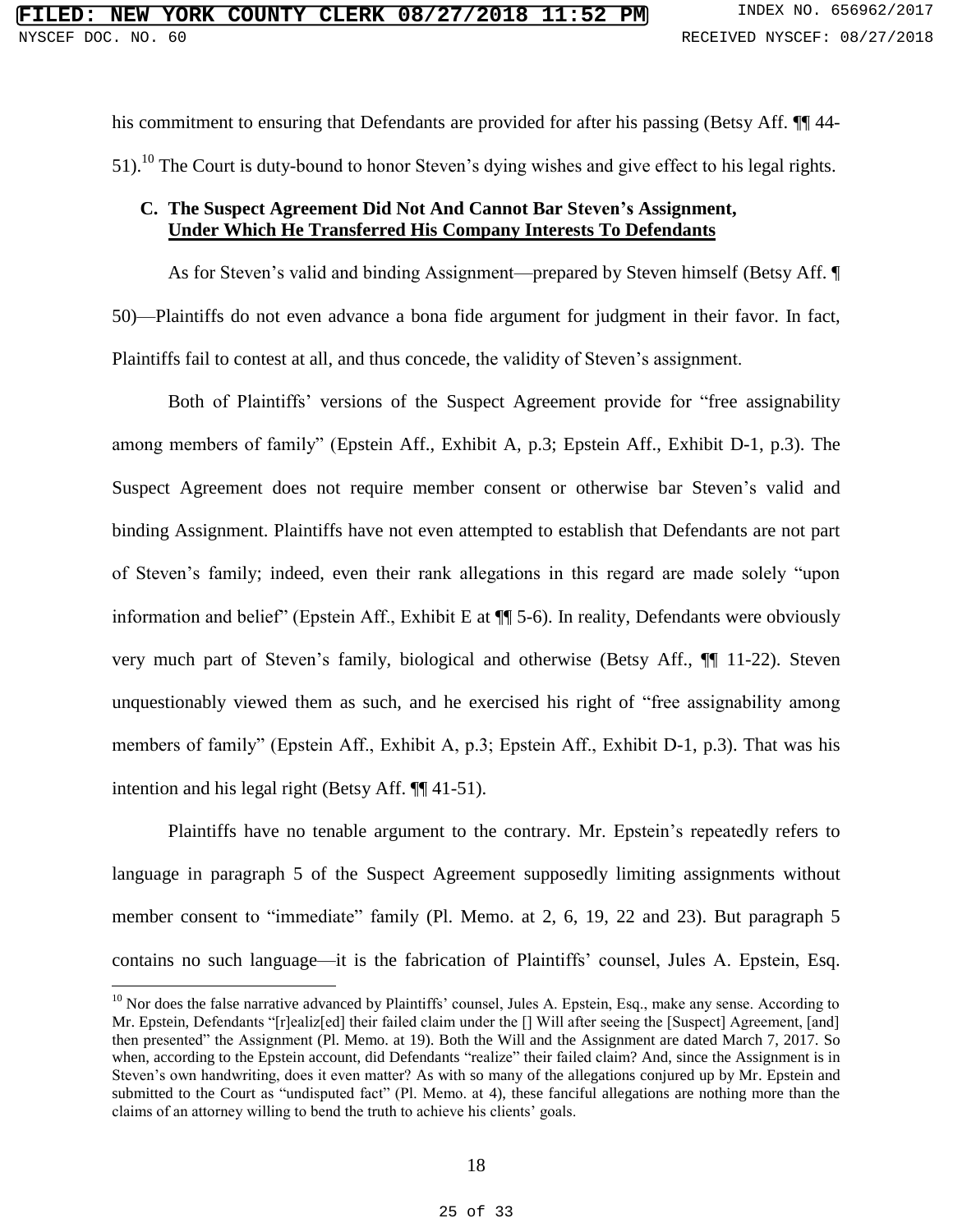(more on this in Point VI below).<sup>11</sup> Because the Suspect Agreement contains no "immediate family" limitation or any consent requirement for assignment to family members, "adopting the broader 'family' term," as Mr. Epstein puts it, would obviously **not** "render [such a non-existent limitation] meaningless" (Pl. Memo. 23). Rather, it would be entirely **consistent** with the Suspect Agreement's "free assignability" provisions. For that reason alone, Plaintiffs' assignment "limitation" argument fails.

But there's more. Even if the Suspect Agreement were (mis)construed to limit assignments without member consent to "blood" relatives (it does not), the Assignment *still* would not violate the Suspect Agreement. Because although Betsy will enjoy certain temporary *benefits* of Steven's interest during her lifetime, Steven assigned and bequeathed actual *title* and *ownership* of his interests to his daughter Tamara (56 NY Jur 2d, Estates, Powers, and Restraints on Alienation 34 ["When a life estate is created, the title or fee must always be left in some person, usually by way of remainder, but at times by way of reversion."]; *Vincent v Rix*, 221 AD 209, 211 [3d Dept 1927] [party "did not take the fee, but took a life estate [in property]"]).

As such, notwithstanding Betsy's temporary interest in the income realized by the Company (nowhere prohibited by the Suspect Agreement), the assignment of Steven's membership interest in the Company passed to Tamara.<sup>12</sup> Even Plaintiffs only argue that "*Betsy*…is not a family member" (Pl. Memo. at 2 [emphasis added]). Plaintiffs do not, because they simply cannot, argue that Steven's Assignment to Tamara is unenforceable. It is, and it must be honored.

 $11$  Defendants have tried to give Mr. Epstein the benefit of the doubt and have scoured the varying versions of the Suspect Agreement in search of any reference to the phrase "immediate family." It does not appear to exist. (Unless, of course, Mr. Epstein generates *yet another* version of the Suspect Agreement.).

 $12$  Again, under settled New York law, Steven revoked any (non-existent) limitation on his transfer rights through his Will and Assignment, as the Suspect Agreement itself did not expressly renounce the right of revocation but rather provided for Steven to "freely" assign his membership interest in the Company (*see* Point II).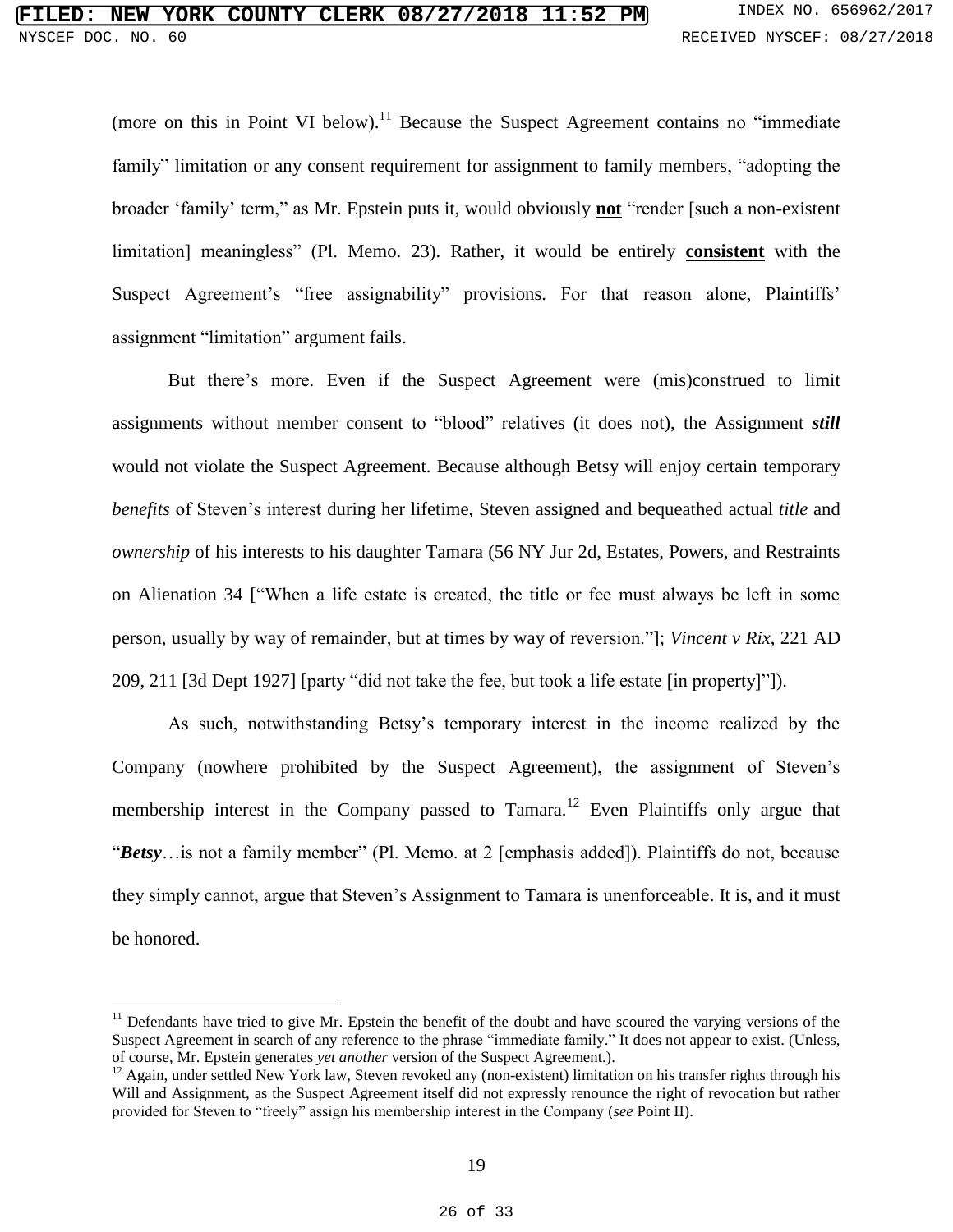#### **D. Plaintiffs Cannot Possibly Obtain Summary Judgment Because They Have Not Even Asserted A Claim Concerning Steven's Valid And Binding Assignment**

At bottom, even pretending Plaintiffs could somehow make out a prima facie case for summary judgment (and they cannot), they cannot possibly obtain summary judgment with respect to Steven's valid and binding Assignment because the Complaint does not even mention—let alone seek relief concerning—the Assignment (Epstein Aff., Exhibit E). Plaintiffs cannot obtain summary judgment on a claim they have not even pleaded.

### **Point III**

## **IF SUMMARY JUDGMENT IS GRANTED AT ALL, IT MUST BE GRANTED IN** *DEFENDANTS'* **FAVOR**

While the multiple, illegible, incomplete, and unauthenticated versions of the Suspect Agreement have no evidentiary value on Plaintiffs' motion, in the event the Court deems one (or more) of the Suspect Agreement's multiple versions admissible, it is *Defendants* who should be granted summary judgment on their counterclaim for a declaration that Defendants succeeded to Steven's membership interest in the Company (Epstein Aff., Exhibits F and G).

As demonstrated (Point II), Plaintiffs have no lawful claim to Steven's membership interest in the Company. Even the Suspect Agreement submitted (but not authenticated) by Plaintiffs, plainly and in several provisions, envisions the very scenario Steven actualized here:

- In one of the only clear, type-written provisions of the Suspect Agreement not covered in confounding handwritten notations, the Suspect Agreement plainly envisions a scenario where there would be a "new party…acquiring interest to the premises by **assignment**, purchase, **inheritance**, executor, etc." (Epstein Aff., Exhibit A, p.4; Epstein Aff., Exhibit D-1, p.4); and, even more to the point
- In one of the only clear, type-written provisions of the Suspect Agreement not covered in confounding handwritten notations, the Suspect Agreement plainly provides that "Steven Harris may also **freely assign** an interest in his share of the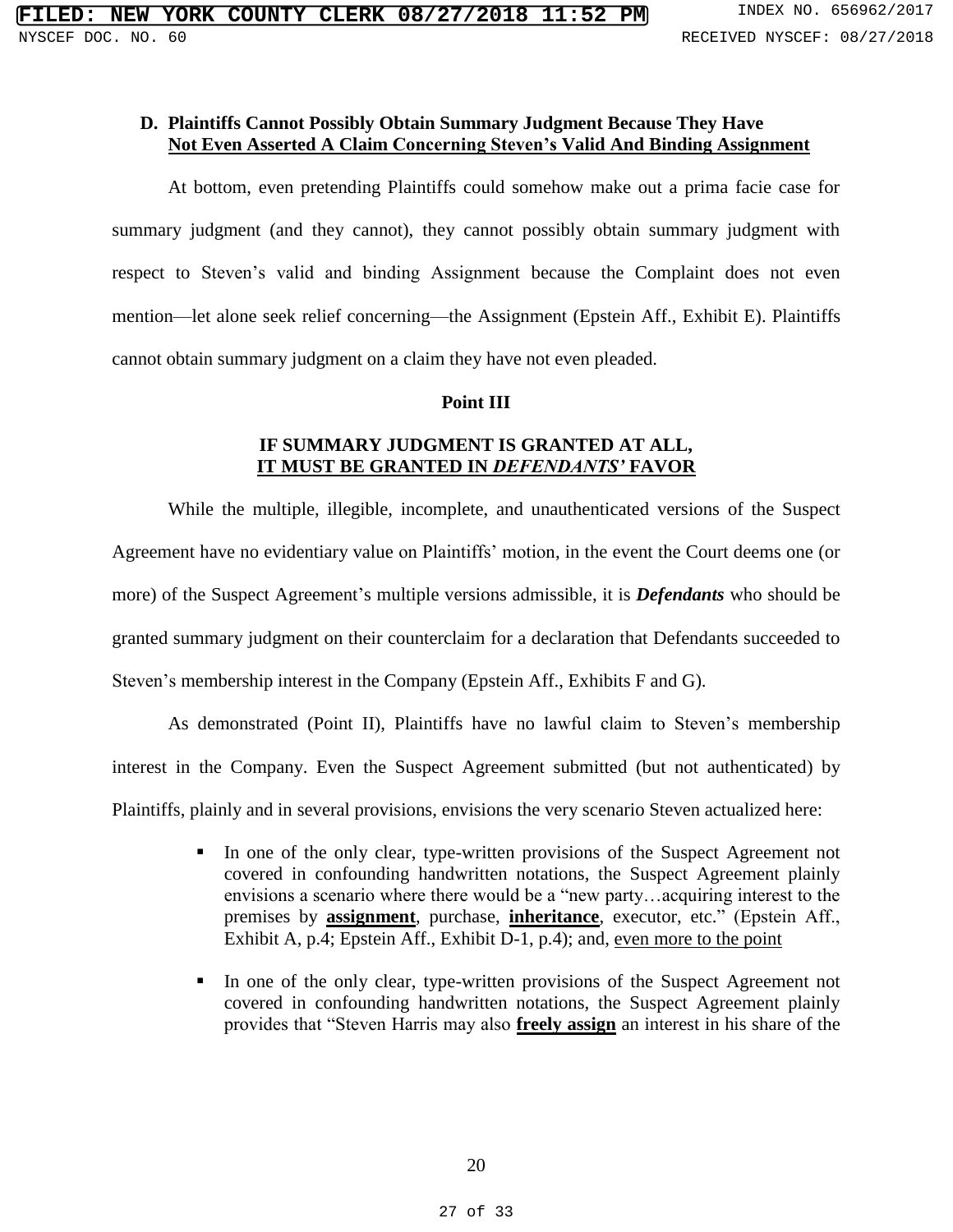partnership to family members…" (Epstein Aff., Exhibit A, p.12 [emphasis added]; Epstein Aff., Exhibit D-1, p.12 [emphasis added]).<sup>13</sup>

• The Suspect Agreement indicates that there is to be "free assignability among members of family" (Epstein Aff., Exhibit A, p.3; Epstein Aff., Exhibit D-1, p.3).

That's exactly what Steven did. He exercised his legal rights to transfer his membership interest to Defendants by "assignment" and "inheritance" (Betsy Aff. ¶[41-51). He revoked and renounced the Suspect Agreement's "accession" plan and validly transferred his membership interests under the Will and the Assignment (Betsy Aff. ¶¶ 41-51). That was Steven's intention. That was Steven's legal right. That is what the Court must enforce.

#### **Point IV**

## **TO THE EXTENT ASSERTED BY ALLISON, PLAINTIFFS' DECLARATORY JUDGMENT CLAIM MUST BE DISMISSED**

Plaintiffs' declaratory judgment claim purports to be asserted on behalf of both Bernice and Allison (Epstein Aff., Exhibit E at ¶ 45 ["Plaintiffs therefore seek a declaratory judgment that…Bernice Harris is the lawful successor…"]). Plaintiffs' motion concerning the declaratory judgment claim likewise purports to be made on behalf of Bernice and Allison (Pl. Memo. at 1). Plaintiffs apparently do not understand the basic pleading requirements of a declaratory judgment claim.

A declaratory judgment claim "requires an actual controversy between genuine disputants" (*Long Is. Light. Co. v Allianz Underwriters Ins. Co.*, 35 AD3d 253, 253 [1st Dept 2006]). "Therefore, the allegations must demonstrate the existence of a bona fide justiciable controversy, defined as a real dispute between adverse parties, involving substantial legal interests for which a declaration of rights will have some practical effect" (*Palm v Tuckahoe* 

 $<sup>13</sup>$  So damning to Plaintiffs' case are the provisions of page 12 of the Suspect Agreement that Plaintiffs' counsel,</sup> Jules A. Epstein, Esq., in filing another version of the Suspect Agreement as an exhibit to Plaintiffs' Complaint, actually pulled out page 12 (NYSCEF Doc. No. 2) (*see* Betsy Aff. ¶ 84).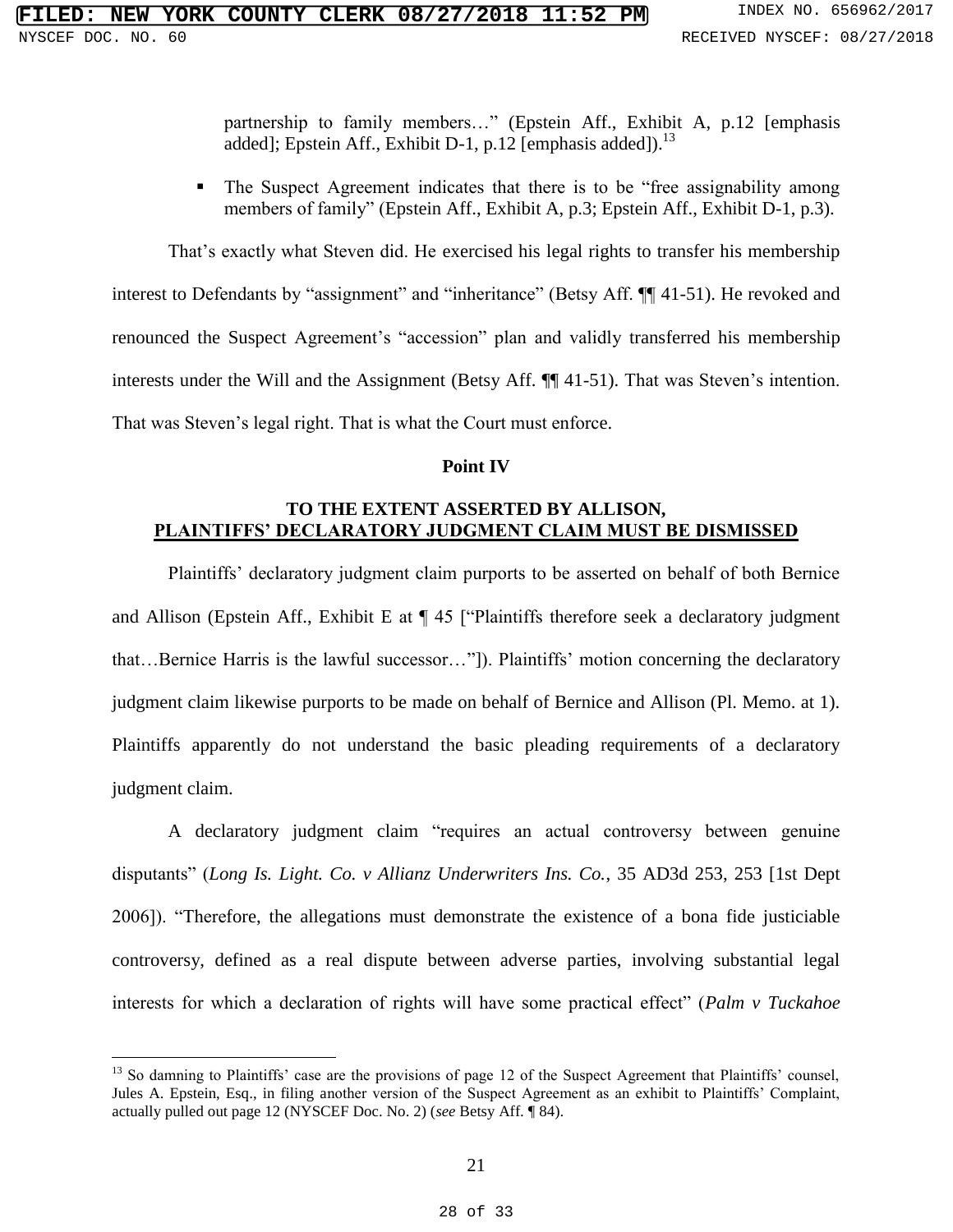## **FIRE COUNTY CLERK 08/27/2018 11:52 PM** INDEX NO. 656962/2017 NYSCEF DOC. NO. 60 **RECEIVED NYSCEF: 08/27/2018**

*Union Free School Dist.*, 95 AD3d 1087, 1089 [2d Dept 2012]; *Security Pac. Natl. Bank v Evans*, 31 AD3d 278, 284 [1st Dept 2006] ["a plaintiff found to lack standing is not involved in a controversy"]). Allison's "claim" does not pass muster.

Here, Allison is not a "genuine disputant" concerning Steven's membership interests because even Plaintiffs allege only that "Bernice Harris is the lawful successor in interest to…Steven's membership interest" (Epstein Aff., Exhibit E at ¶ 45; Epstein Aff., Exhibit E at ¶ 1 ["Plaintiffs bring this action…to enforce Bernice Harris' (sic) right to succeed to the interest of Steven Harris"]; Epstein Aff., Ad Damnum Clause ["Steven's ownership interest in [the Company] passed to Bernice Harris"]). Because Plaintiffs claim that the disputed membership interest belongs to Bernice, it is Bernice—and only Bernice—who has standing to assert a declaratory judgment claim for it (*Am. Ins. Ass'n v Chu*, 64 NY2d 379, 283 [1985]; *Goodman v Reisch*, 220 AD2d 383 [2d Dept 1995]; *Guild of Admin. Officers of Suffolk County Community Coll. v Suffolk County*, 126 AD2d 725, 727 [2d Dept 1987]). Allison, in contrast, lacks standing (*In re Liquidation of Ideal Mut. Ins. Co.*, 174 AD2d 420, 421 [1st Dept 1991] [a declaratory judgment "plaintiff must have…a legally protectable interest that is in direct jeopardy"]).

Plaintiffs' declaratory judgment claim, as asserted by Allison, must be dismissed.<sup>14</sup>

#### **Point V**

### **PLAINTIFFS' SECOND, THIRD, FOURTH, AND FIFTH CLAIMS COMMINGLE INDIVIDUAL AND DERIVATIVE CLAIMS AND MUST BE DISMISSED**

Plaintiffs' remaining claims—*i.e.*, their fanciful and fictitious claims, made solely "upon information and belief," of garden-variety wrongs committed allegedly by their "husband"/"father"—also must be dismissed. The Company itself does not even believe these

<sup>&</sup>lt;sup>14</sup> Betsy preserved her right to move for dismissal on this basis (Epstein Aff, Exhibit G at  $\P$  66).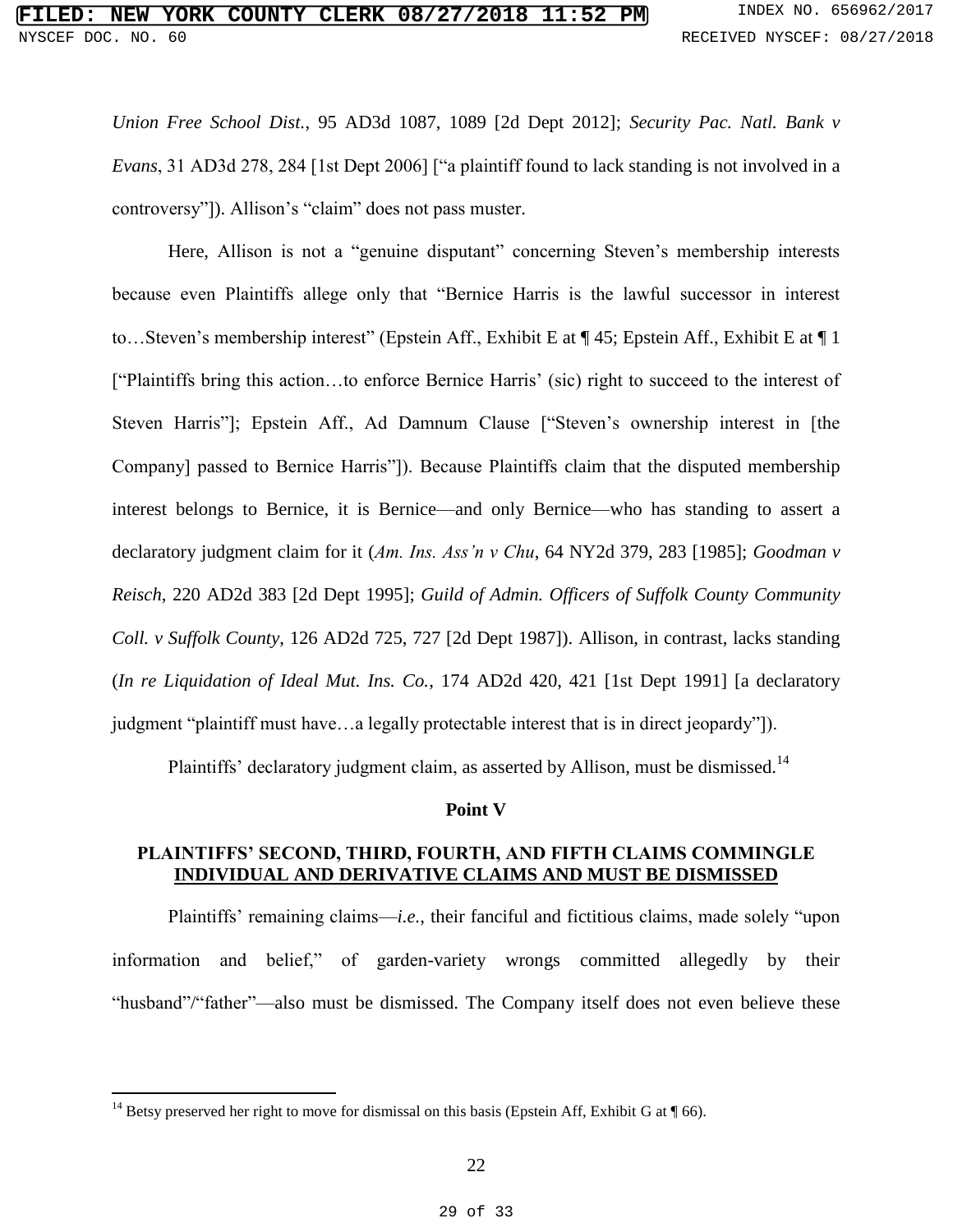claims enough to pursue them (Epstein Aff., Exhibit E at  $\P$  38), and, in any event, Plaintiffs commingle impermissibly individual claims and derivative claims.

The Court of Appeals has addressed the issue of intermingling individual and derivative claims, ruling that "[a] complaint the allegations of which confuse a shareholder's derivative and individual rights will…be dismissed" (*Abrams v Donati*, 66 NY2d 951 [1985]; *Yudell v Gilbert*, 99 AD3d 108, 114 [1st Dept 2012]; *Baliotti v Walkes*, 134 AD2d 554, 555 [2d Dept 1987]). New York courts routinely do so (*see e.g. Noe v Friedberg*, 2009 NY Slip Op 30421(U), \*13-14 [Sup Ct, NY County 2007] ["Individual and derivative claims may not be pleaded within the same cause of action…[and] requires dismissal of the cause of action so affected…"]; *Greenberg v Falco Constr. Corp.;* 2010 NY Slip Op 51669(U) [Sup Ct, Kings County 2010]; *Wallace v Perret*, 903 NYS2d 888, 897 [Sup Ct, Kings County 2010]). And this case is no exception.

Here, Plaintiff's complaint makes no distinction between Allison's "individual" and "derivative" claims (Epstein Aff., Exhibit E). On the contrary, as is clear from the Complaint's Ad Damnum Clause, Plaintiffs' Second, Third, Fourth, and Fifth causes of action all seek relief "in favor of Plaintiff *Allison Harris Schifini, individually and derivatively* on behalf of [the Company]" (Epstein Aff., Exhibit E at pgs. 11-12 [emphasis added]). This violates New York law's prohibition against the commingling of direct and derivative claims, and, under controlling case authority, mandates dismissal.<sup>15</sup>

<sup>&</sup>lt;sup>15</sup> Betsy preserved her right to move for dismissal on this basis (Epstein Aff, Exhibit G at  $\P$  69).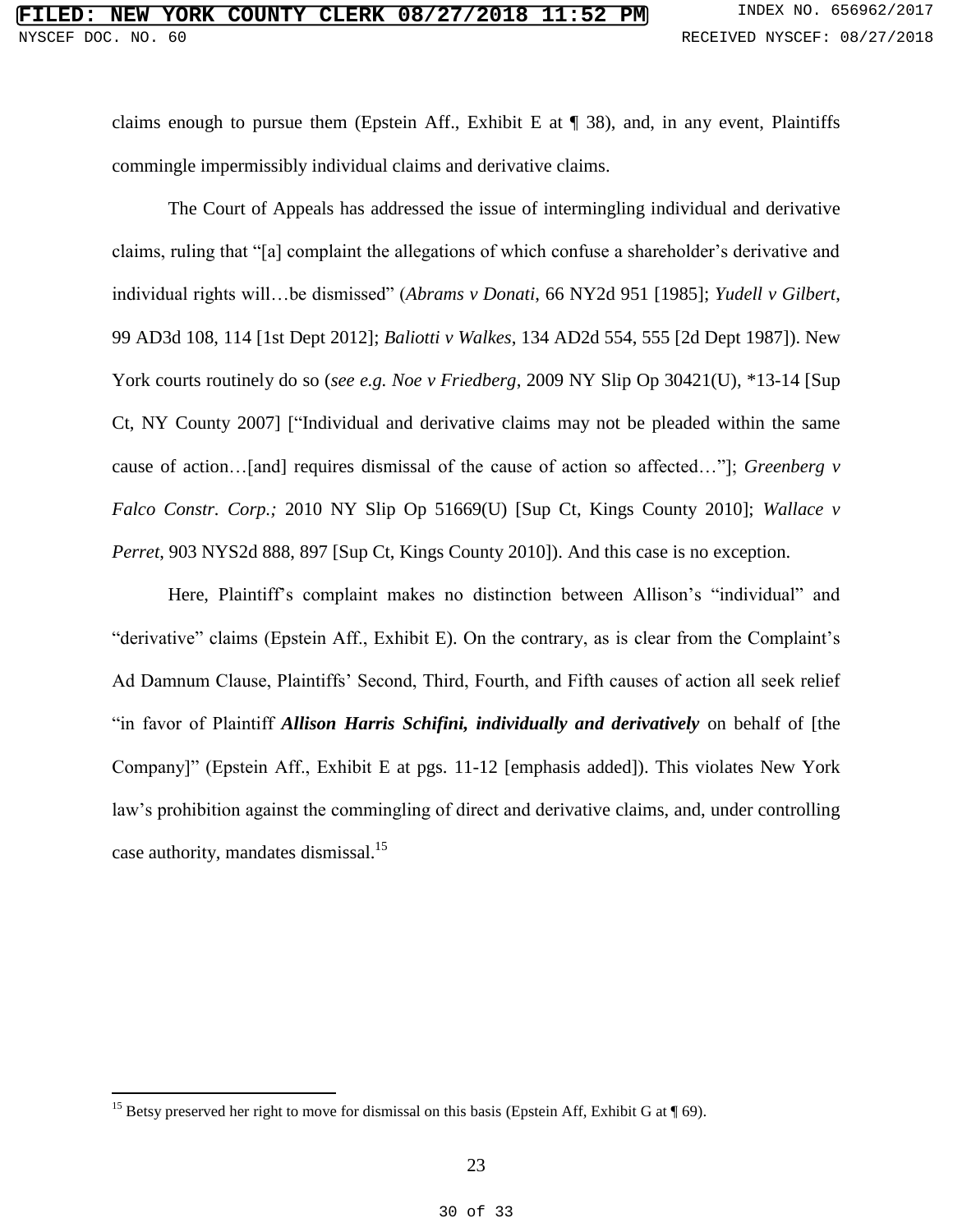#### **Point VI**

## **PLAINTIFFS' COUNSEL, JULES A. EPSTEIN, ESQ., SHOULD BE SANCTIONED AND REPRIMANDED**

In addition to denying Plaintiffs' frivolous, pre-discovery motion (and, if anything, granting Defendants' cross-motion for partial summary judgment), the Court should sanction and reprimand Plaintiffs' counsel, Jules A. Epstein, Esq.

For purposes of imposing sanctions, conduct is frivolous if it:  $(1)$  is completely without merit in law and cannot be supported by a reasonable argument for an extension, modification or reversal of existing law; (2) is undertaken primarily to delay or prolong the resolution of the litigation, or to harass or maliciously injure another; or (3) asserts material factual statements that are false (22 NYCRR 130-1.1). Here, Plaintiffs' counsel, Jules A. Epstein, Esq., has engaged in such misconduct, and he should be sanctioned and reprimanded accordingly.

Plaintiffs' motion is a *pre-discovery* summary judgment motion that fails even to include any valid affidavit "by a person having knowledge of the facts" (CPLR 3212[b]). It fails even to authenticate the highly dubious and different versions of the Suspect Agreement (or any documents, for that matter). So facially and procedurally defective is Plaintiffs' motion that it appears to have been intended only as a ploy to forestall discovery and drive up Defendants' litigation costs. Such tactical gamesmanship is the consummate course of action "undertaken primarily to delay or prolong the resolution of the litigation, or to harass or maliciously injure another" (22 NYCRR 130-1.1). Plaintiffs' frivolous motion itself warrants sanctions and admonishment.

But even more disturbing and frivolous, Plaintiffs' counsel, Jules A. Epstein, Esq., intentionally has paraded a stream of false statements to the Court. By way of example only, Mr. Epstein represents repeatedly that Paragraph 5 of the Suspect Agreement restricts transfers of the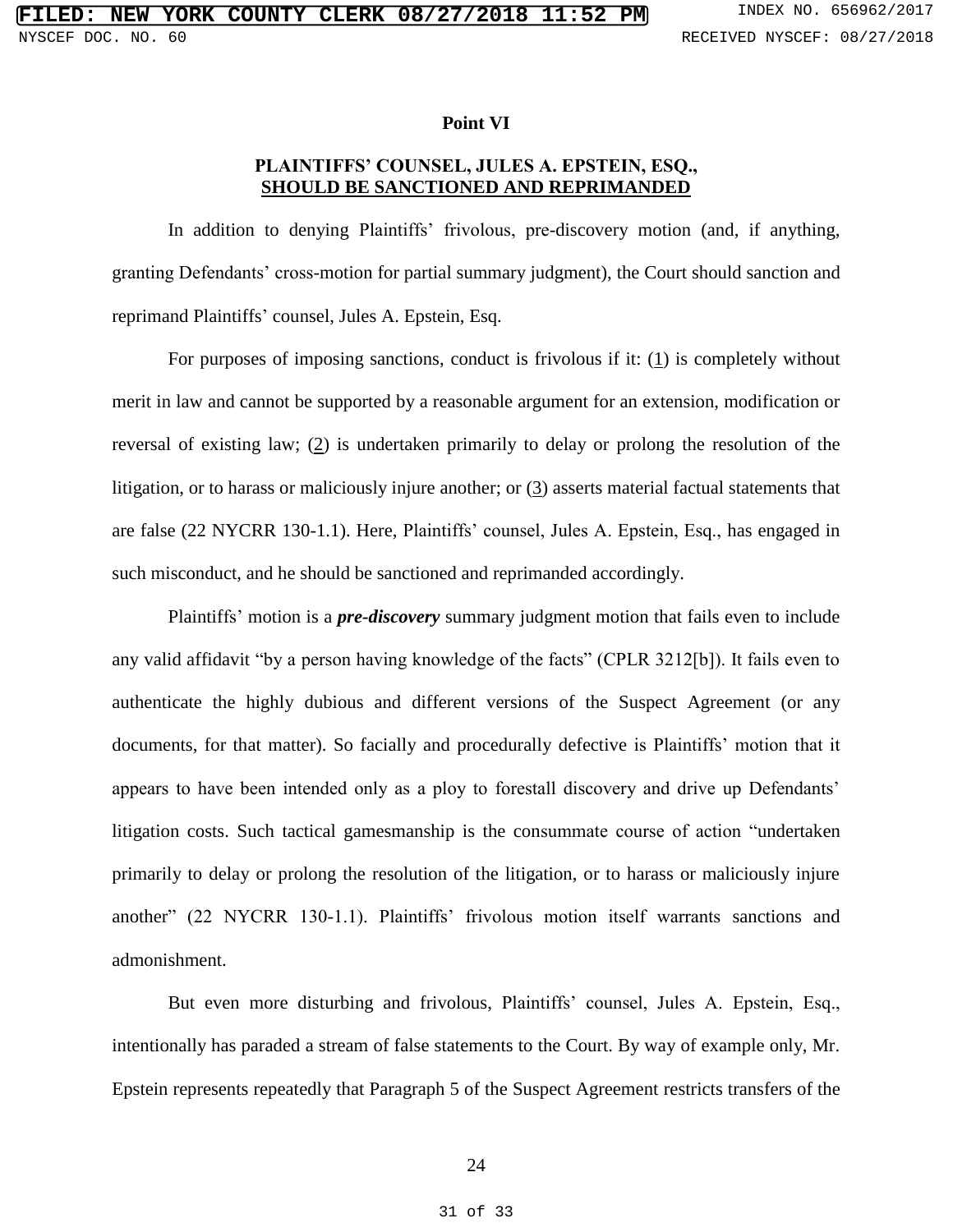Company's membership interests to only "immediate family" (Pl. Memo. at 2, 6, 19, 22 and 23). Mr. Epstein even submits—in block form and within quotations—what purports to be a direct quote from the Suspect Agreement that "[t]here shall be free assignability among immediate families of the members herein" (Pl. Memo. at 6 [emphasis added]). *That is a pure fabrication by Plaintiffs' counsel, Jules A. Epstein, Esq.* Even after multiple searches of the Suspect Agreement's assorted versions, it appears that the word "immediate" is nowhere to be found in Paragraph 5 nor anywhere else.<sup>16</sup> That alone warrants sanctions (*see e.g. MZ Dental, P.C. v Progressive Ne. Ins. Co.*, 6 Misc 3d 649, 654 [Dist Ct, Suffolk Co 2004] [attorney sanctioned for "[m]aterial factual statements…falsely presented to th[e] court"]; *Banana Kelly Cmty. Improvement Ass'n, Inc. v Schur Mgmt. Co., Ltd.*, 2013 NY Slip Op 50538(U) \*15 [Sup Ct, Bronx Co 2013] [attorney's "misrepresent[ation] [of] material facts to the court" warranted a sanctions hearing]; *Bhardwaj v Bhardwaj*, 2009 NY Misc LEXIS 2457, \*6 [Sup Ct, Nassau Co 2009]; *W.W.W. Pharm. Co. v Gillette Co*., 808 F Supp 1013, 1028 [SD NY 1992] [sanctions imposed on attorney for "misrepresentation made in a [memorandum] submitted to the court"]).

This is not the first time Plaintiffs' counsel, Jules A. Epstein, Esq., has played fast-andloose with the Suspect Agreement. Knowing full-well that page 12 of the Suspect Agreement *i.e.*, "*Steven Harris may also freely assign an interest in his share of the partnership to family members*"—belies Plaintiffs' claims, Mr. Epstein actually pulled this page out of the Suspect Agreement and filed his doctored version as an exhibit to Plaintiffs' Complaint so that Defendants and the Court would never learn the full extent of the provisions on page 12 (*see* NYSCEF Doc. No. 2) (Betsy Aff. ¶ 84).<sup>17</sup>

<sup>&</sup>lt;sup>16</sup> Unless Mr. Epstein generates yet *another* version of the Suspect Agreement containing the word "immediate."

<sup>&</sup>lt;sup>17</sup> Unless, of course, this is *yet another* of Mr. Epstein's versions of the Suspect Agreement.